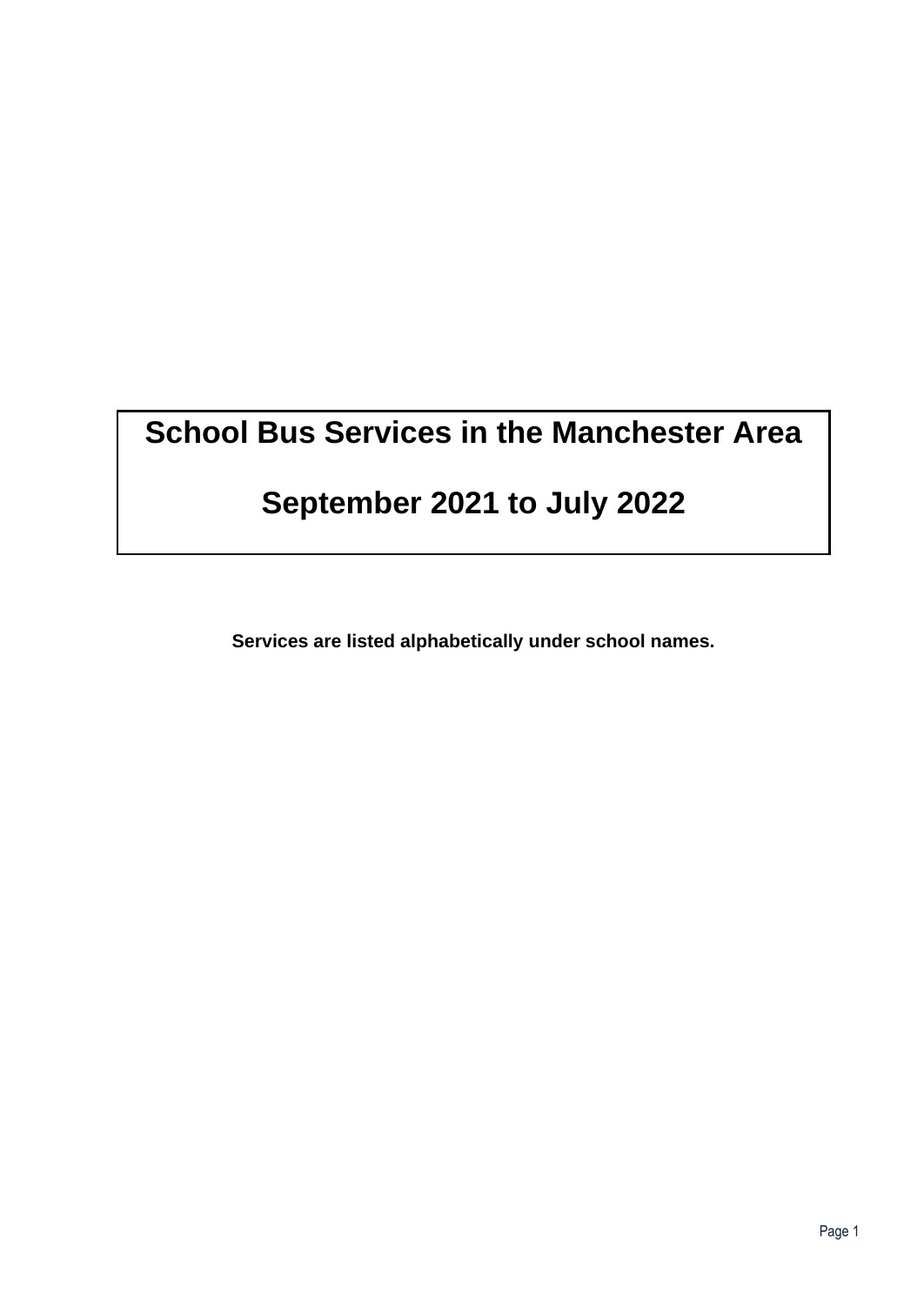# **Summary**

This booklet shows all home to school bus services as provided to schools within the district of Manchester.

Other booklets are available for schools across the other 9 districts of Greater Manchester and these can be found at [tfgm.com/tickets-and-passes/bus-school-bus-services.](https://tfgm.com/tickets-and-passes/bus-school-bus-services)

In addition to the services contained in this booklet, there is a network of general bus services which can also be used to get to and from school. Details of these can be found at [tfgm.com/public-transport/bus/.](https://tfgm.com/public-transport/bus/)

Most services shown in this booklet operate only on the school days of the schools that the services operate for and will not operate during school holidays or on days when students are not in attendance. Some buses are shared between schools and in these instances, buses will operate on days that all relevant schools are in attendance unless marked on the timetable.

IMPORTANT INFORMATION FOR PARENTS/CARERS - If you are using school bus information to choose your child's school, please be aware that these services are subject to change and may be withdrawn due to low use and/or a suitable public transport alternative. Any alternative may involve an extended journey time, use of the general service network and a change of bus on route may be required.

The provision of direct school buses in the 2021/22 academic year does not indicate that these buses will be provided in future academic years and parents should consider carefully how their child may get to/from school if no school bus was provided.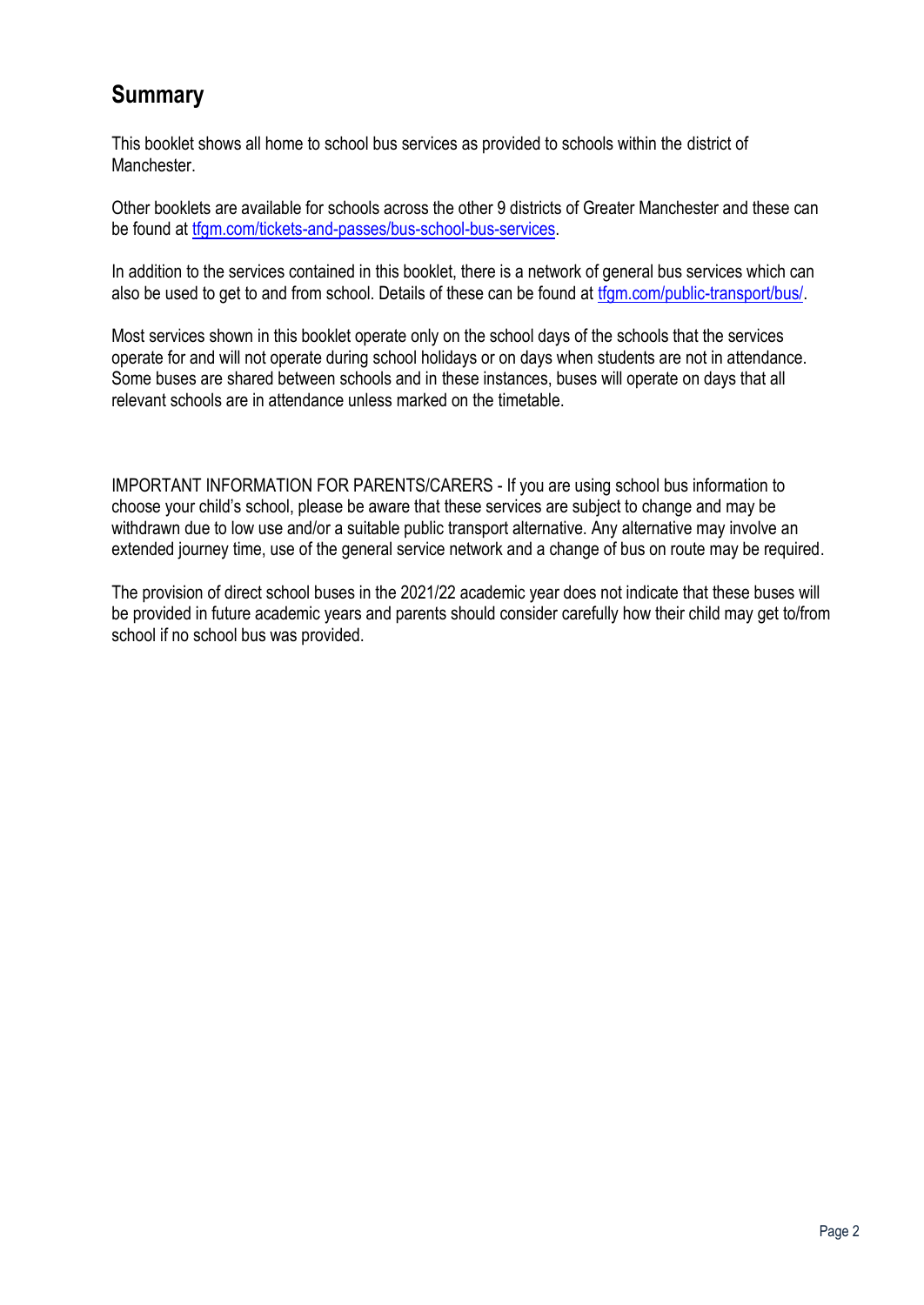# **Frequently Asked Questions**

### **Who co-ordinates and funds the school bus services?**

School bus services are co-ordinated by Transport for Greater Manchester (TfGM). TfGM don't run any buses, but most of the services in this booklet are provided by funding from TfGM to bus operators to provide the services shown.

#### **How do you decide where to run the buses?**

Some schools provide information to TfGM to allow us to understand the areas where students live to determine where there is likely to be a demand for services, otherwise we will look at where students travelled in previous years. Buses are not cheap to run, so we plan our services carefully to ensure that we carry the maximum number of students.

#### **Do buses only stop at the points shown in the timetable?**

No. Buses will stop at all stops along the route. There are some exceptions where buses run non-stop on certain sections of route, but these are shown clearly in the timetable.

#### **There is no bus for my child to get to school. How are they going to get there?**

Many students across Greater Manchester use the general network of services to get to/from school, basic details of these are provided within the timetable pages and full timetables for these services can be found a[t tfgm.com/public-transport/bus/.](https://tfgm.com/public-transport/bus/)

#### **The route and timetable of my child's service has been changed from last year. Why is this?**

As the numbers of students to schools from individual areas fluctuates, this means that routes may be revised to cater for these fluctuations. To ensure that there are enough students on the route to justify the service running, buses from areas may be combined to ensure that there are enough numbers of students for each bus to run.

#### **Will it change again?**

TfGM reviews the operation and use of services throughout the year and particularly during the autumn term to determine whether any changes are necessary. Mid-year changes predominantly take place by October half-term but can take place at any point in the year. It is possible that routes may change again next year if the number of students using services are low, suitable alternative services are in place or if there has been a significant change in the location of students attending school.

#### **My child is applying for a place not at our local school. There is a bus service there now; will it be there next year?**

Services are subject to change, and the provision of a service this year does not mean that the service will necessarily be provided next year. Before deciding to attend a non-local school, consider how your child would get to school if the school bus was no longer provided.

#### **My child's school bus now drops them off much earlier and picks them up later than now. Why is this?**

To make maximum use of our buses, we look to use the buses to run more than one journey. This means that some students may be dropped off earlier in the morning, to allow the bus to run onto another school or will be picked up later in the afternoon, because the bus has run a journey preceding.

### **We live local to our school. Will my child be able to use the bus?**

Most of our school bus services are in place to carry students who live more than 2 miles from school. 2 miles has been used as this is the minimum statutory distance before students may be eligible for free school travel. Whilst there may be places available for students who live closer than 2 miles, local students are encouraged to walk to school. More information on walking to/from school can be found at [activetravel.tfgm.com/.](https://activetravel.tfgm.com/)

### **Why don't you just put another bus?**

TfGM's funding predominantly comes from a levy on the 10 districts of Greater Manchester and ultimately from the Council Tax. Like all Local Authorities we have a limited budget, and this means that we don't have the money to simply put on an extra bus. Where buses are not provided, the student numbers are low enough to be accommodated on the general service network.

### **Will my child get a seat on the bus?**

Most buses provided allow for both seated and standing passengers, this means that some students may need to stand especially on more popular services for part or all of their journey to ensure that we can provide places to the maximum number of students possible.

#### **There was a bigger bus last year. Why is it now smaller?**

We look to provide places for everyone in the most cost-effective manner, smaller buses cost less to run than larger buses, so we will try to provide buses which match the current demand for places. This may mean some double deck vehicles have been replaced by single deck vehicles with some students needing to stand for part or all of their journey.

#### **Are the buses provided only for school students?**

All school bus services operate as local bus services. This means that they are open for everyone to use. Most of the time services are not used by anyone other than students, but it is possible.

### **Will my child need a special pass to use the school buses?**

To travel for reduced fare on the bus, students must hold an igo card and present this to the driver each time. More information on fares is shown below. The Yellow Bus Pass scheme will not be in operation in 2021/22.

If you've any other question not answered above, then please call our Traveline team on 0161 244 1000.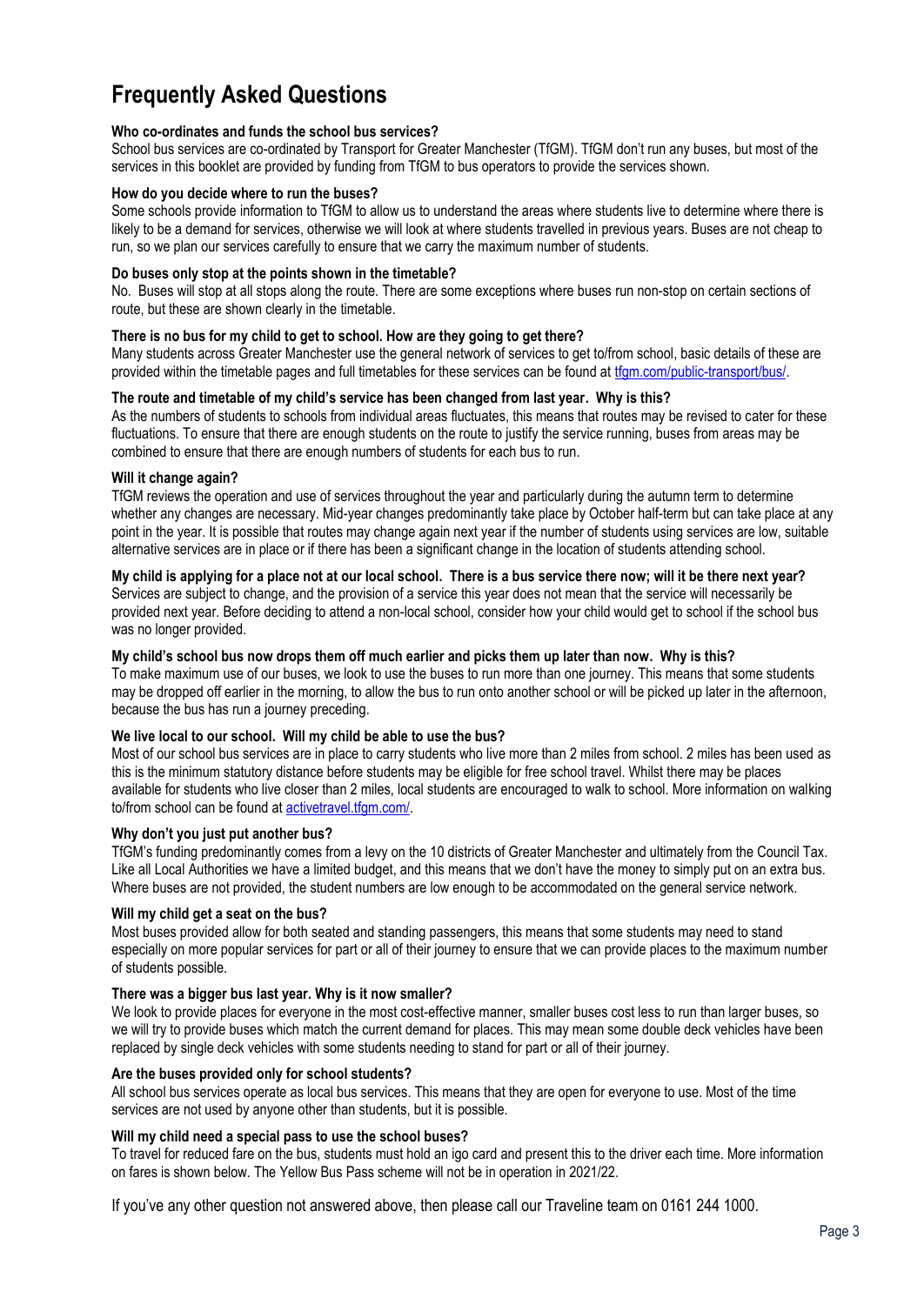# **Using the Bus**

The following notes will help you in using the bus, especially if it is your first time using one.

### **Planning the journey**

It's a good idea to check which bus is best to catch. All school bus services are shown in this booklet, but you may be using a regular bus service which carries other people. Try and find out in advance where to find the nearest stop is, so that you are confident where to go on the first day.

Even if you've caught the bus before then check that the times and the route haven't changed.

Plan to arrive at the stop 5 minutes before the bus is due to ensure that you don't miss it.

### **Waiting for the bus**

There may be more than one person waiting for a bus at the stop, so wait sensibly away from the road; please be mindful of other bus passengers who may be waiting for the bus also. Do not push or trip others on the pavement whilst waiting for the bus, as it could cause an accident.

Make sure you have your pass and any fare ready before the bus arrives, this will mean that the driver won't have to wait for you to find it and delay the journey.

As the bus approaches make sure it is your bus by checking the service number and destination which are clearly displayed on the front of the bus; raise your arm as a signal to the driver that you want the bus to stop.

### **Getting on the bus**

Board the bus calmly and do not push other people in front or to the side of you to get on more quickly; make sure that you allow other passengers to board the bus if they were there before you.

Show your pass to the driver, and where necessary pay your fare, try to have the correct change if possible.

Then find a seat on the bus, use seats upstairs if necessary.

### **During the journey**

Stay seated throughout the journey, if seatbelts are fitted then they must be worn.

If no seats are available and you must stand then ensure that you always hold onto handrails, that you don't stand upstairs, on the stairs or to the side of the driver.

Do not distract the driver unless it is an emergency and do not cause any damage to the bus or interfere with its working.

### **Getting off the bus**

When your stop is next, ring the bell once. If it has already been rung, you do not need to ring it again.

If you need to cross the road when you get off the bus, wait until the bus has moved off and you can see the road clearly in both directions or go to the nearest available crossing.

### **REMEMBER: When using the bus, behave sensibly and safely for all parts of the journey.**

Any pupil that causes damage to buses, bus stops or shelters and/or does not meet the required standard of behaviour on the bus could:

- Have their pass withdrawn.
- Be banned from the bus.
- Be prosecuted by the police.
- Be required to pay for any damage they have caused.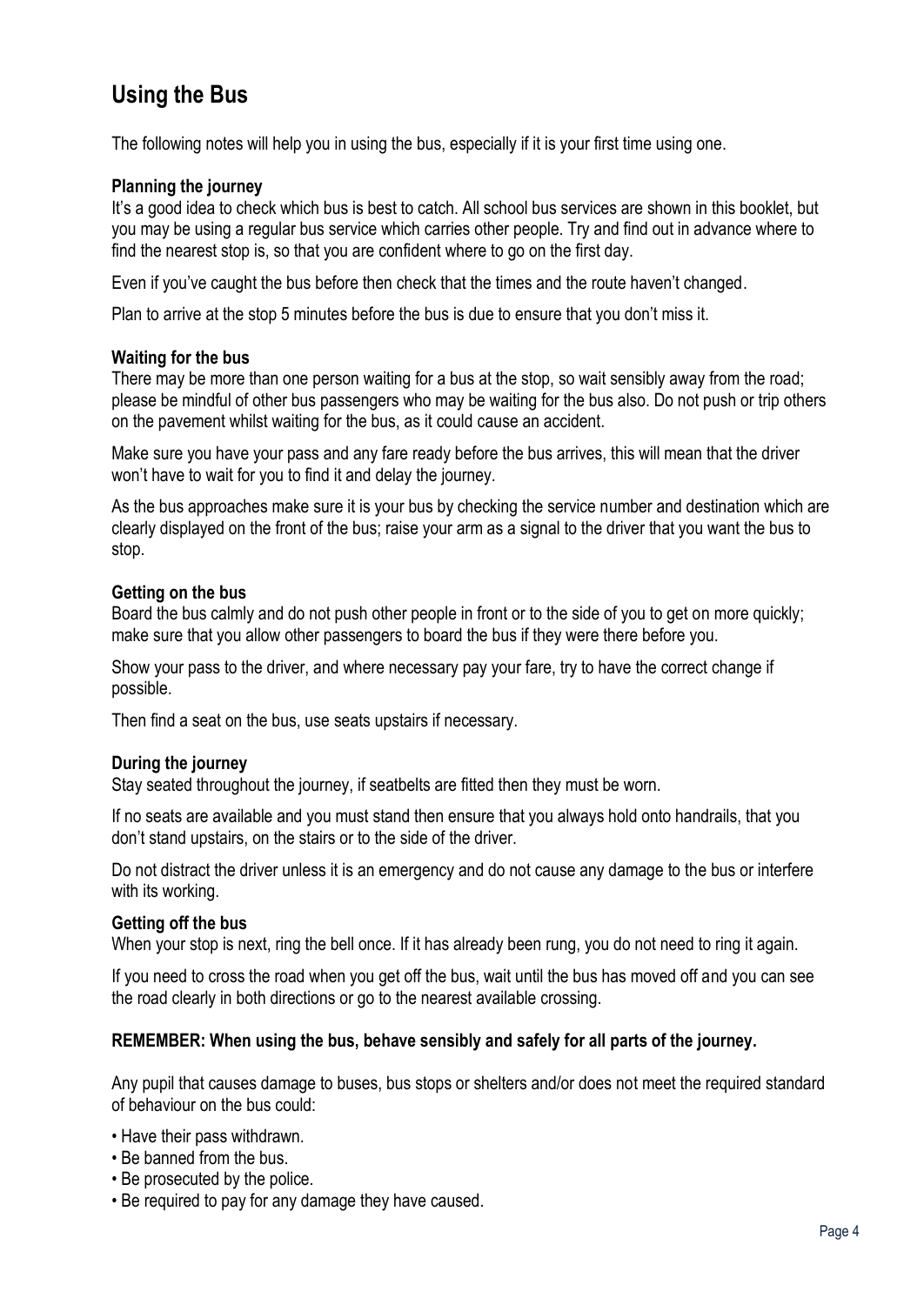# **Fares Information**

Passengers can pay a fare to the driver for each journey shown on this timetable. However, students will need to show an igo pass to travel at the concessionary (reduced) fare. If students do not have an igo pass, they will have to pay a higher fare.

All students between the ages of 11 and 16 need an igo pass if they wish to travel at the concessionary fare on buses. It must be carried on all journeys and shown to the driver before paying the fare.

The igo pass costs £10 and can only be bought by students who live in or go to school in Greater Manchester. More information on igo and an application form to get an igo pass is on the TfGM website a[t tfgm.com/tickets-and-passes/igo-pass.](https://tfgm.com/tickets-and-passes/igo-pass)

The following fares are applicable on TfGM funded dedicated school bus services:

| igo Single Ticket - £1.40           | igo Return Ticket - £2.40 |
|-------------------------------------|---------------------------|
| Single Ticket (without igo) - £1.80 | no return available       |
|                                     |                           |

TfGM School Weekly (requires igo) - £7.60 Ten trip carnet (requires igo) - £10 – must be used within 28 days.

The above tickets are only valid for use on the school bus service to/from school. It is not valid on any other services, therefore if you miss the bus you will need to buy another ticket to travel.

Students can apply for Our Pass if they have completed their GCSEs. This allows free travel on all bus services in Greater Manchester. More details can be found at [ourpass.co.uk.](http://ourpass.co.uk/)

#### **get me there tickets**

get me there passes allow use on the school bus services included in this guide wholly within Greater Manchester as well as all other bus services within Greater Manchester for the duration of the ticket. Tickets may be used after school and at weekends where applicable and offer better value than purchasing additional tickets at the weekend.

1 Day Any Bus Junior - £3.20 – available from the driver 7 Day Any Bus Junior - £10.30 – available from the driver 28 Day Any Bus Junior - £37.00 – must be purchased at TfGM Travelshops or Pay Point locations.

The above tickets are for 11-16 years only and an igo card is required.

7 Day Any Bus Young Person - £15.00 – must be purchased at TfGM Travelshops or Pay Point locations. 28 Day Any Bus Young Person - £52.00 – must be purchased at TfGM Travelshops or Pay Point locations.

These tickets are available to Sixth Form and College students with a get me there card.

Other tickets are available for individual operators, details of these can be found on their respective websites.

### **Free School Travel**

Your child may be entitled to free travel to and from school if they:

are under 8 years old and live more than 2 miles from your nearest qualifying school, **or** are aged 8-16 years old and live more than 3 miles from nearest qualifying school.

Your child may qualify for free travel if they are eligible for free school meals or if the parents receive maximum level of Working Tax Credit, and:

are under 11 years old and live more than 2 miles from your nearest qualifying school, **or** are aged 11-16 years old and live between 2 and 6 miles from attended school, if there are not three or more nearer qualifying schools, **or** are aged 11-16 years old and live between 2 and 15 miles from your nearest school preferred on the grounds of religion or belief.

Further information on eligibility for free school travel may be found on Manchester Council's website [https://www.manchester.gov.uk/info/100005/schools\\_education\\_and\\_childcare/7048/apply\\_for\\_a\\_school\\_travel\\_pass\\_or\\_cycle\\_vouch](https://www.manchester.gov.uk/info/100005/schools_education_and_childcare/7048/apply_for_a_school_travel_pass_or_cycle_voucher) [er](https://www.manchester.gov.uk/info/100005/schools_education_and_childcare/7048/apply_for_a_school_travel_pass_or_cycle_voucher)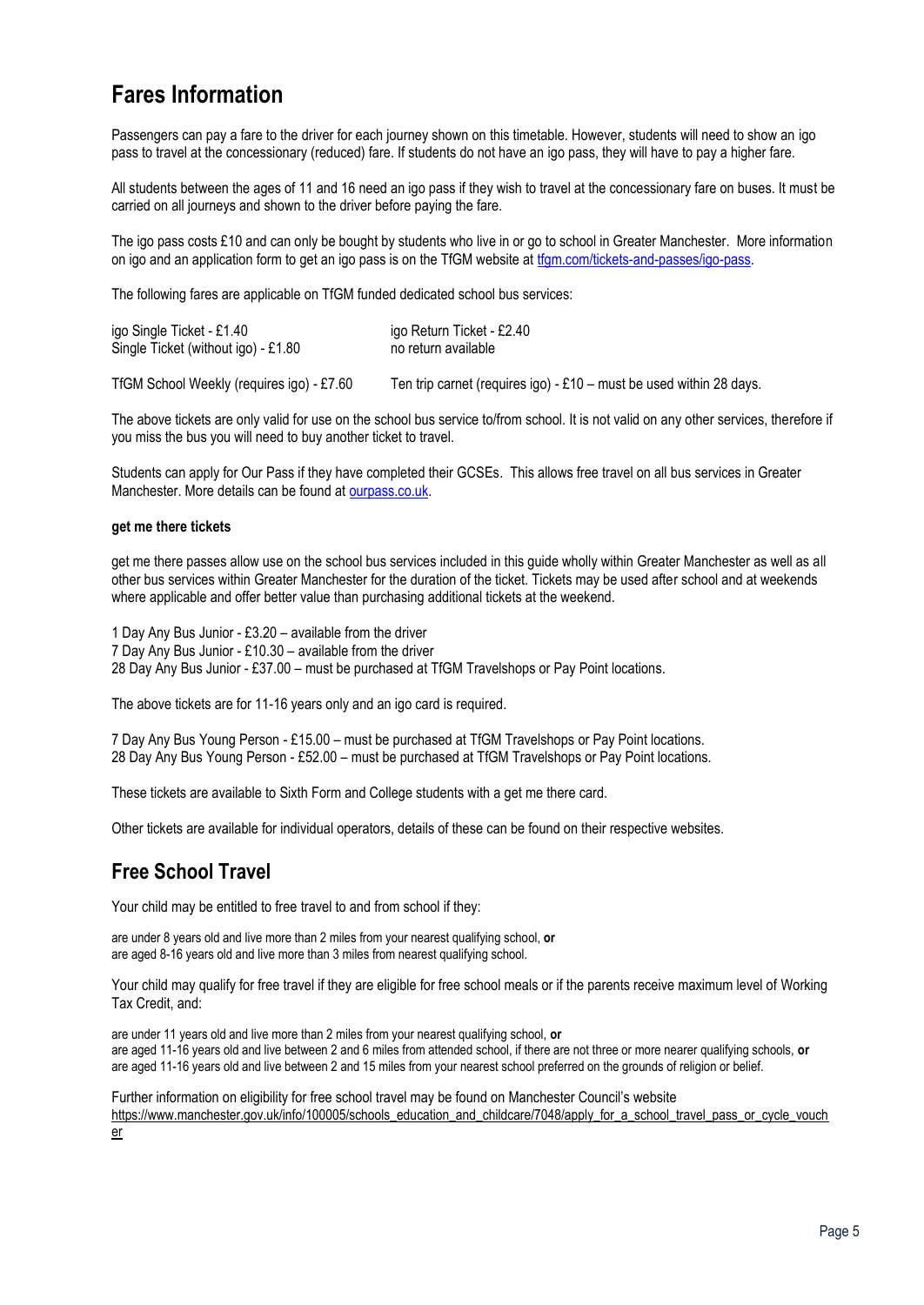### *TfGM SCHOOL BUS OPERATORS IN MANCHESTER*

| <b>BEV</b> | Belle Vue Manchester Ltd, Discovery Business<br>Park, Crossley Road, Heaton Chapel, Stockport<br>SK4 5DZ                            | T: 0161 947 9477<br>W: www.bellevue.mcr.com<br>E: sales@bellevue-mcr.com<br>Tw: @BelleVue_Buses                                                                  |
|------------|-------------------------------------------------------------------------------------------------------------------------------------|------------------------------------------------------------------------------------------------------------------------------------------------------------------|
| <b>BPT</b> | Burnley and Pendle, Queensgate Bus Depot,<br>Colne Road, Burnley BB10 1HH                                                           | T: 0345 60 40 110<br>W: www.transdevbus.co.uk<br>E: hello@burnleybus.co.uk<br>Tw: @BurnleyBuses                                                                  |
| <b>DIA</b> | Diamond Bus, Bolton Depot, Weston Street,<br>Bolton BL3 2AW<br>Eccles Depot, 186 Old Wellington Road, Eccles,<br>Manchester M30 9QG | T: 01204 937535<br>W: www.diamondbuses.com<br>E: commentsdiamondbusnorthwest@rotala.co.uk<br>Tw: @DiamondBusNW                                                   |
| <b>FM</b>  | First Manchester, Oldham Depot, Walshaw<br>Street, Oldham OL1 3TR                                                                   | T: 0161 627 2929<br>W: www.firstbus.co.uk<br>Tw: @FirstManchester                                                                                                |
| <b>GNW</b> | Go North West, Boyle Street, Cheetham,<br>Manchester M8 8UT                                                                         | T: 0330 1234 121<br>W: www.gonorthwest.co.uk<br>E: ask@gonorthwest.co.uk<br>Tw: @gnwbus                                                                          |
| GOO        | Go Goodwin's, Lyntown Trading Estate, Eccles,<br>Manchester M30 9QG                                                                 | T: 0161 789 4545<br>W: www.goodwins.co.uk<br>Tw:@littlegembus                                                                                                    |
| <b>RDT</b> | Rosso, Queensgate Bus Depot, Colne Road,<br>Burnley BB10 1HH                                                                        | T: 0345 60 40 1102<br>W: www.transdevbus.co.uk<br>E: getintouch@rossobus.com<br>Tw: @RossoBus                                                                    |
| <b>SM</b>  | Stagecoach Manchester, Hyde Road, Manchester<br>M12 6JS                                                                             | Ashton Depot: T: 0161 342 1700<br>Hyde Road Depot T: 0161 276 2550<br>W: www.stagecoachbus.com<br>E: manchester.enquiries@stagecoachbus.com<br>Tw: @StagecoachGM |

For any comments on the routes/times or vehicles provided, or for any other queries or comments on services then please contact TfGM on 0161 244 1000 or use the contact form at [www.tfgm.com/contact.](http://www.tfgm.com/contact)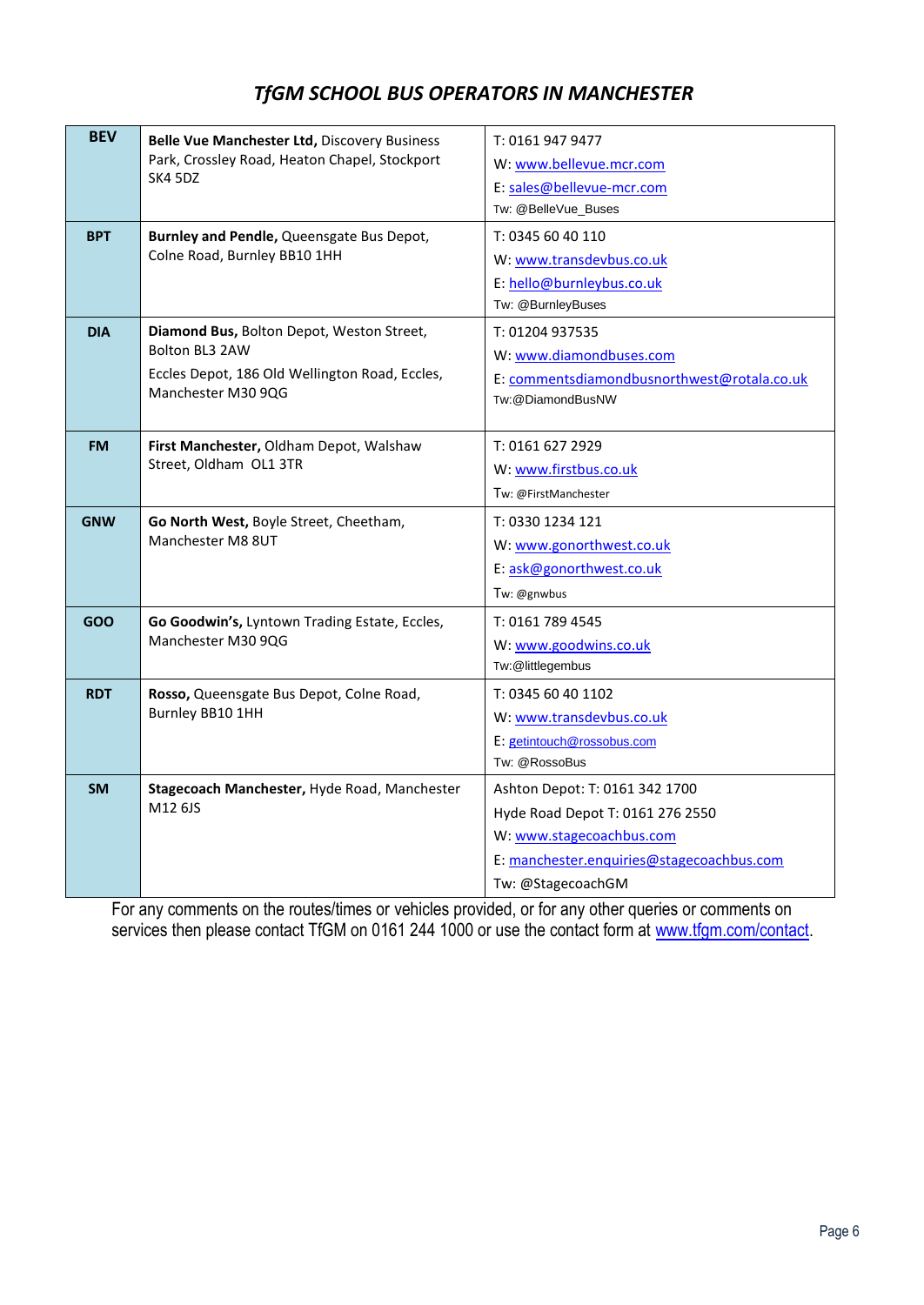| <b>School</b>                                | Page:     |
|----------------------------------------------|-----------|
| The Barlow RC High School                    | $8 - 9$   |
| <b>Burnage Academy for Boys</b>              | $10 - 11$ |
| <b>Cedar Mount Academy</b>                   | 12        |
| Co-op Academy Manchester                     | 13        |
| Co-op Academy North Manchester               | 14        |
| East Manchester Academy                      | 15        |
| King David High School                       | 16        |
| Levenshulme High School                      | 17        |
| Loreto College                               | 18-19     |
| Loreto High School                           | 20        |
| Our Lady's RC High School                    | 21        |
| St Matthew's RC High School                  | 22        |
| St Paul's Catholic High School               | 23        |
| St Peter's RC High School                    | 24-25     |
| <b>Trinity Church of England High School</b> | 26        |
| Whalley Range 11-18 High School              | 27        |
| William Hulme's Grammar School Academy       | 27        |
| <b>Wright Robinson College</b>               | 28-30     |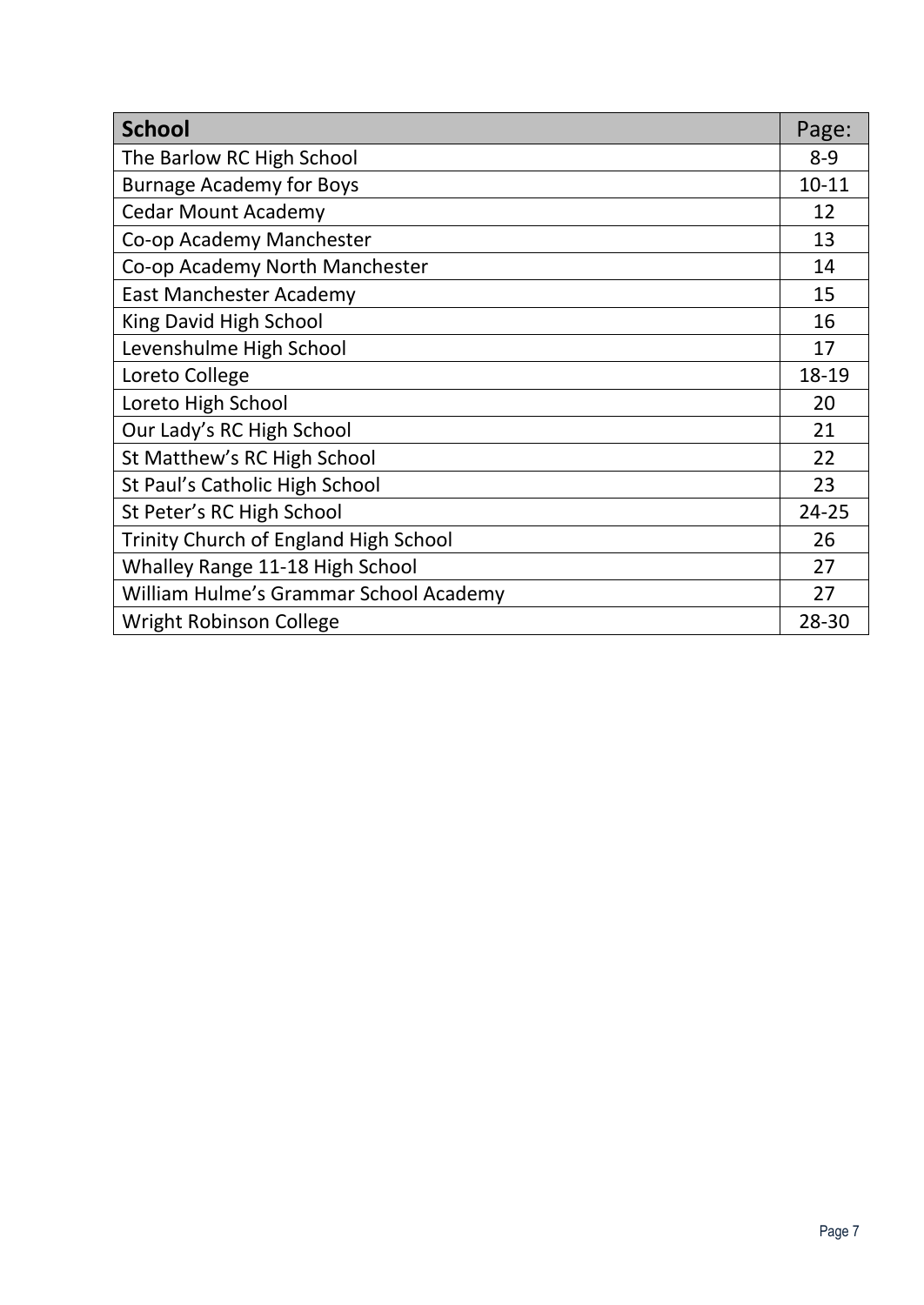| Gorton - Ryder Brow - Levenshulme - Barlow RC High School |           |                                                                            | <b>Service 727</b>      |
|-----------------------------------------------------------|-----------|----------------------------------------------------------------------------|-------------------------|
| <b>Commercial Service</b><br><b>Operator Code:</b>        | <b>SM</b> | <b>TfGM Contract:</b><br><b>Minimum Capacity:</b><br><b>Operator Code:</b> | 0442<br>90<br><b>SM</b> |
| Hyde Road Bus Garage                                      | 0708      | <b>Barlow RC High School</b>                                               | 1505                    |
| Gorton, Tesco                                             | 0719      | Levenshulme High School                                                    | 1515                    |
| Ryder Brow, Station                                       | 0724      | Levenshulme, Station                                                       | 1518                    |
| Mount Road/Matthews Lane                                  | 0728      | Levenshulme, Lloyd Road                                                    | 1524                    |
| Levenshulme, Lloyd Road                                   | 0735      | Mount Road/Matthews Lane                                                   | 1530                    |
| Levenshulme, Station                                      | 0742      | <b>Ryder Brow, Station</b>                                                 | 1533                    |
| Levenshulme High School                                   | 0745      | Gorton, Tesco                                                              | 1538                    |
| <b>Barlow RC High School</b>                              | 0800      | Hyde Road, Bus Garage                                                      | 1556                    |

**Service 727 route: From Hyde Road, Stagecoach Bus Garage** via Hyde Road, Clowes Street, Wenlock Way, Gorton Lane, Wellington Street, Garratt Way, Whitwell Way, Knutsford Road, Brookhurst Road, Levenshulme Road, Hemsworth Road, Melland Road, Mount Road, Barlow Road, Broom Lane, Stockport Road, Cringle Road, Lloyd Road, Stockport Road, Albert Road, Marshall Road, Alma Road, Errwood Road, Burnage Lane, Queensway, School Lane **to The Barlow RC High School. Returning from The Barlow RC High School (School Lane entrance)** via School Lane, Parrs Wood Road, Fog Lane, Lane End Road, Burnage Lane, Errwood Road, Alma Road, Marshall Road, Albert Road, Stockport Road, Cringle Road, Lloyd Road, Stockport Road, Broom Lane and outward route reversed **to Hyde Road, Stagecoach Bus Garage.**

| <b>Barlow RC High School - Kingsway</b>            |           |  |
|----------------------------------------------------|-----------|--|
| <b>Commercial Service</b><br><b>Operator Code:</b> | <b>SM</b> |  |
| <b>Barlow RC High School</b>                       | 1500      |  |
| Kingsway/Grangethorpe Drive                        | 1510      |  |
|                                                    |           |  |

**Service 750 route: From Barlow RC High School** via Parrs Wood Road, Fog Lane, Kingsway **to Kingsway/Grangethorpe Drive.**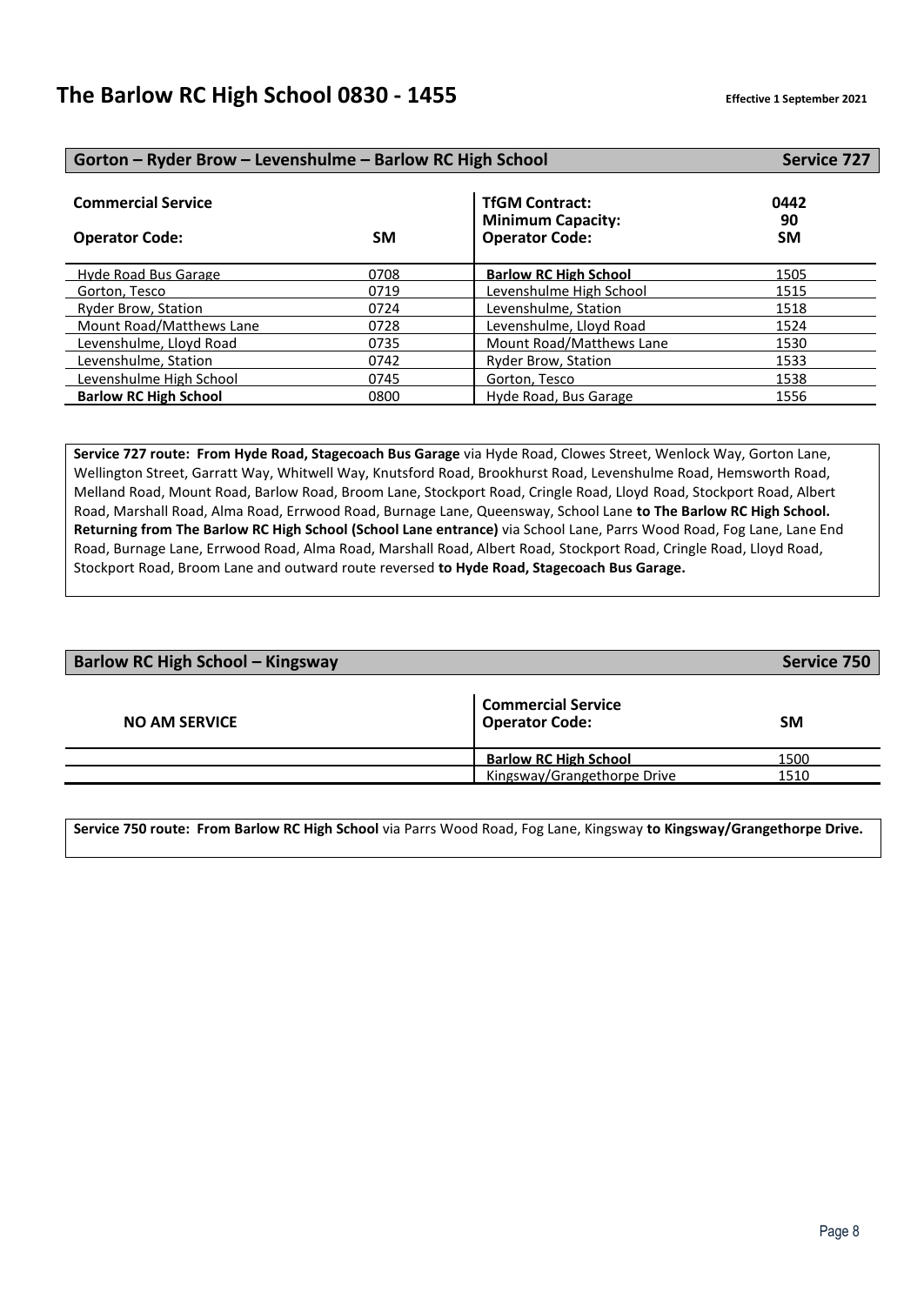### **The Barlow RC High School continued**

| Wythenshawe - Sharston - Barlow RC High School                             |                          |                                                                            | Service 716              |
|----------------------------------------------------------------------------|--------------------------|----------------------------------------------------------------------------|--------------------------|
| <b>TfGM Contract:</b><br><b>Minimum Capacity:</b><br><b>Operator Code:</b> | 5085<br>52<br><b>BEV</b> | <b>TfGM Contract:</b><br><b>Minimum Capacity:</b><br><b>Operator Code:</b> | 5085<br>52<br><b>BEV</b> |
| Wythenshawe, Portway                                                       | 0721                     | <b>Barlow RC High School</b>                                               | 1505                     |
| Poundswick La/Broadoak Rd                                                  | 0732                     | Sharston, Altrincham Road                                                  | 1516                     |
| Sharston, Altrincham Road                                                  | 0743                     | Poundswick La/Broadoak Rd                                                  | 1524                     |
| <b>Barlow RC High School</b>                                               | 0757                     | Wythenshawe, Portway                                                       | 1538                     |

**Service 716 route: From Wythenshawe, Portway/Oatlands Road** via Portway, Ruddpark Road, Simonsway, Peel Hall Road, Crossacres Road, Poundswick Lane, Broadoak Road, Rothley Avenue, Benchill Road, Greenwood Road, Royalthorn Road, Altrincham Road, Brownley Road, M56 Motorway, Kingsway, Wilmslow Road, Parrs Wood Road, School Lane **to The Barlow RC High School**. **Returning from The Barlow RC High School (Parrs Wood Road entrance)** via outward route reversed **to Wythenshawe, Portway/Oatlands Road.**

**Hulme - Moss Side – Barlow RC High School Service 728**

| <b>TfGM Contract:</b><br><b>Minimum Capacity:</b><br><b>Operator Code:</b> | 5094<br>52<br><b>SM</b> | <b>TfGM Contract:</b><br><b>Minimum Capacity:</b><br><b>Operator Code:</b> | 5094<br>52<br><b>SM</b> |
|----------------------------------------------------------------------------|-------------------------|----------------------------------------------------------------------------|-------------------------|
| Hulme. Moss Lane West                                                      | 0718                    | <b>Barlow RC High School</b>                                               | 1505                    |
| Claremont Primary School                                                   | 0725                    | Ladybarn Church                                                            | 1509                    |
| Moss Side, Aldi                                                            | 0729                    | Mauldeth Rd West/Bosley Ave                                                | 1514                    |
| Mauldeth Rd West/Princess Rd                                               | 0733                    | <b>Great Western Street</b>                                                | 1519                    |
| Ladybarn shops                                                             | 0742                    | <b>Claremont Primary School</b>                                            | 1523                    |
| <b>Barlow RC High School</b>                                               | 0750                    | Moss Side, Aldi                                                            | 1529                    |

**Service 728 route: From Hulme, Moss Lane West/Chorlton Road** via Moss Lane West, Moss Lane East, Upper Lloyd Street, Lloyd Street South, Wilbraham Road, Princess Road, Mauldeth Road West, Mauldeth Road, Kingsway **to The Barlow RC High School. Returning from The Barlow RC High School (School Lane entrance)** via School Lane, Parrs Wood Road, Mauldeth Road, Mauldeth Road West, Princess Road, Moss Lane West, Moss Lane East, Upper Lloyd Street, Lloyd Street South **to Moss Side, Aldi.**

| Baguley - Northern Moor - Northenden - Barlow RC High School               |                   |                                                                            | <b>Service 719</b> |
|----------------------------------------------------------------------------|-------------------|----------------------------------------------------------------------------|--------------------|
| <b>TfGM Contract:</b><br><b>Minimum Capacity:</b><br><b>Operator Code:</b> | 0322<br>63<br>GOO | <b>TfGM Contract:</b><br><b>Minimum Capacity:</b><br><b>Operator Code:</b> | 0322<br>63<br>GOO  |
| Baguley, Wendon Road                                                       | 0712              | <b>Barlow RC High School</b>                                               | 1505               |
| Northern Moor, Gardeners Arms                                              | 0722              | Sharston, Leestone Road                                                    | 1516               |
| Sale Circle                                                                | 0729              | Northenden, Britannia Hotel                                                | 1520               |
| Northenden, Britannia Hotel                                                | 0732              | Sale Circle                                                                | 1522               |
| Sharston, Leestone Road                                                    | 0736              | Northern Moor, Gardeners Arms                                              | 1526               |
| <b>Barlow RC High School</b>                                               | 0750              | Baguley, Wendon Road                                                       | 1537               |

**Service 719 route: From Baguley, Wendon Road** via Blackcarr Road, Hall Lane, Altrincham Road, Moor Road, Wythenshawe Road, Moorcroft Road, Orton Road, Sale Road, Palatine Road, Moor End, Longley Lane, Sharston Road, M56 Motorway, Kingsway, Wilmslow Road, Parrs Wood Road, School Lane to Barlow High School **to The Barlow RC High School. Returning from The Barlow RC High School (Parrs Wood Road entrance)** via Parrs Wood Road, Wilmslow Road, Kingsway, M56 Motorway, Sharston Road, Longley Lane, Palatine Road and outward route reversed **to Baguley, Wendon Road.**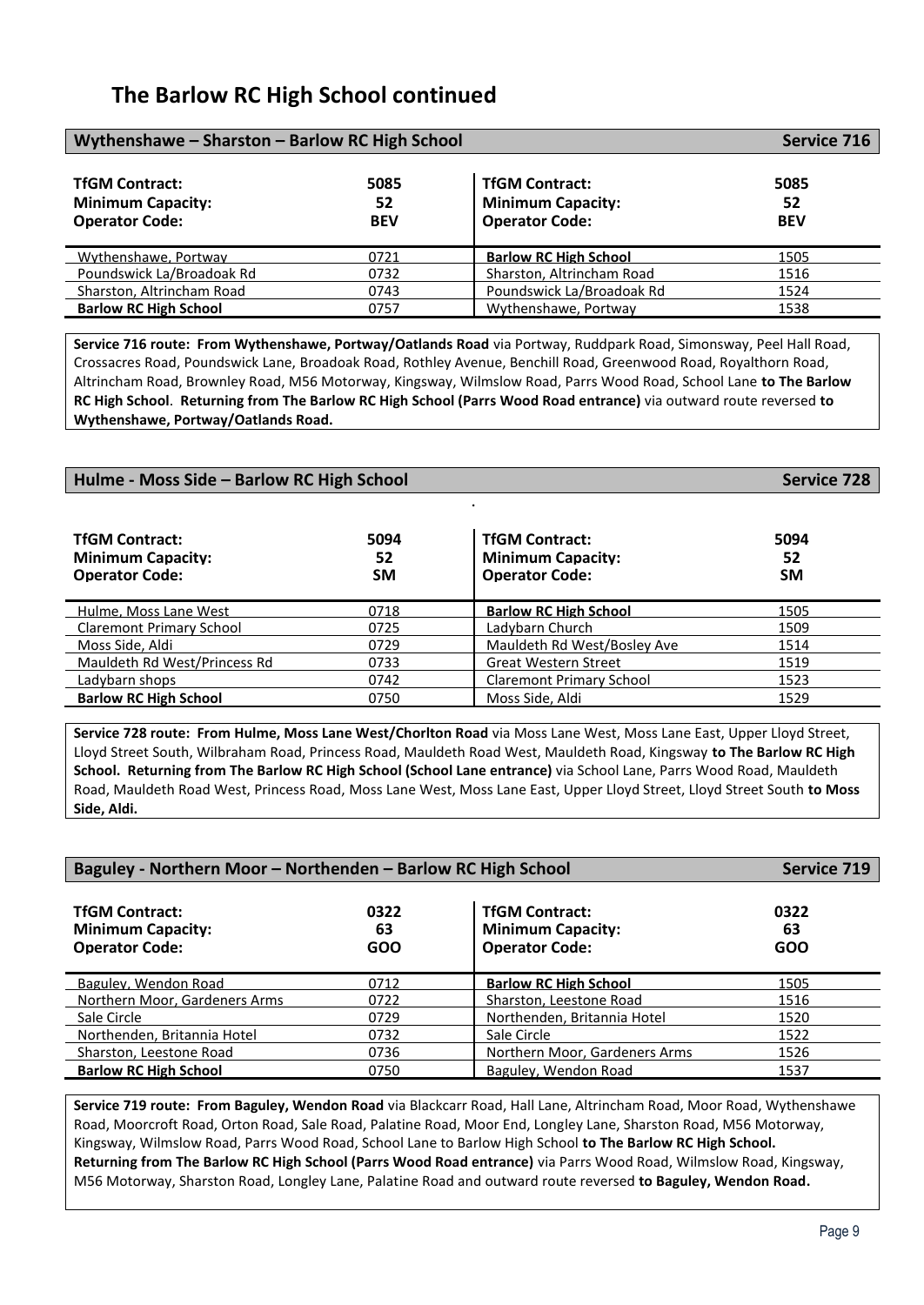### **Burnage Academy for Boys 0830 – 1430 Effective 4 October 2021**

| Gorton - Ryder Brow – Levenshulme – Burnage Academy                        |                         |                                                                            | Service 748              |
|----------------------------------------------------------------------------|-------------------------|----------------------------------------------------------------------------|--------------------------|
| <b>TfGM Contract:</b><br><b>Minimum Capacity:</b><br><b>Operator Code:</b> | 0442<br>90<br><b>SM</b> | <b>TfGM Contract:</b><br><b>Minimum Capacity:</b><br><b>Operator Code:</b> | 5089<br>52<br><b>BEV</b> |
| Gorton, Tesco                                                              | 0727                    | <b>Burnage Academy</b>                                                     | 1438                     |
| Ryder Brow, Station                                                        | 0731                    | Levenshulme, Station                                                       | 1445                     |
| Mount Road/Matthews Lane                                                   | 0735                    | Mount Road/Matthews Lane                                                   | 1451                     |
| Levenshulme, Station                                                       | 0742                    | <b>Ryder Brow, Station</b>                                                 | 1454                     |
| <b>Burnage Academy</b>                                                     | 0752                    | Gorton, Tesco                                                              | 1502                     |

**Service 748 route: From Gorton, Tesco** via Garratt Way, Whitwell Way, Knutsford Road, Brookhurst Road, Levenshulme Road, Hemsworth Road, Melland Road, Mount Road, Matthews Lane, Stockport Road, Albert Road, Slade Lane, Burnage Lane **to Burnage Academy. Returning from Burnage Academy** via outward route reversed **to Gorton, Tesco.**

| Moss Side - Longsight - Levenshulme - Burnage Academy                      |                         |                                                                            | Service 749              |
|----------------------------------------------------------------------------|-------------------------|----------------------------------------------------------------------------|--------------------------|
| <b>TfGM Contract:</b><br><b>Minimum Capacity:</b><br><b>Operator Code:</b> | 0439<br>90<br><b>SM</b> | <b>TfGM Contract:</b><br><b>Minimum Capacity:</b><br><b>Operator Code:</b> | 5084<br>52<br><b>BEV</b> |
| Moss Side, Aldi                                                            | 0712                    | <b>Burnage Academy</b>                                                     | 1440                     |
| Hathersage Road, St Mary's                                                 | 0719                    | Moss Side, Aldi                                                            | 1454                     |
| Longsight Shopping Centre                                                  | 0726                    | Lloyd Street South/Claremont                                               | 1456                     |
| Levenshulme Station                                                        | 0735                    |                                                                            |                          |
| Burnage Academy                                                            | 0745                    |                                                                            |                          |
|                                                                            |                         |                                                                            |                          |

**Service 749 route: From Moss Side, Aldi** via Lloyd Street South, Upper Lloyd Street, Moss Lane East, Oxford Road, Hathersage Road, Plymouth Grove, Stockport Road, Albert Road, Slade Lane, Burnage Lane **to Burnage Academy. Returning from Burnage Academy** via Burnage Lane, Mauldeth Road, Mauldeth Road West, Yew Tree Road, Wilbraham Road, Lloyd Street South to Lloyd Street South/Claremont Road.

### **Burnage Academy – Manchester Service 751**

| <b>NO AM SERVICE</b> | <b>Commercial Service</b><br><b>Operator Code:</b> | <b>SM</b> |
|----------------------|----------------------------------------------------|-----------|
|                      | <b>Burnage Academy</b>                             | 1440      |
|                      | Kingsway/Moseley Road                              | 1442      |
|                      | <b>Booth Street East</b>                           | 1446      |
|                      | Manchester, Albert Square                          | 1504      |

**Service 751 route: From Burnage Academy** via Burnage Lane, Mauldeth Road, Kingsway, Birchfields Road, Anson Road, Upper Brook Street, Grosvenor Street, Oxford Road, Oxford Street, Peter Street, Mount Street, Lloyd Street **to Manchester, Albert Square.**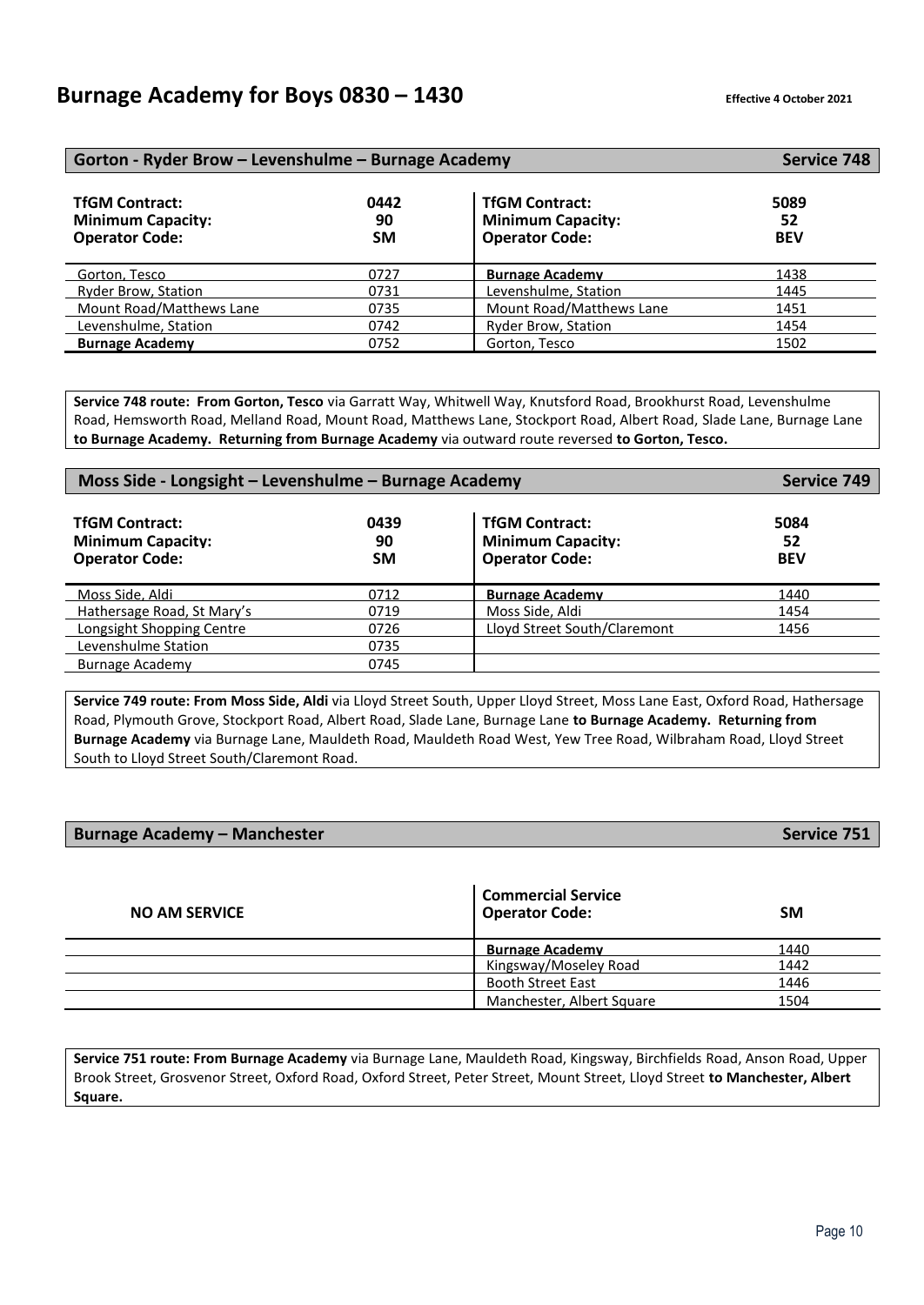### **Burnage Academy - Levenshulme - Longsight - Manchester Services 797** Services 797

| AM SERVICE ON SERVICE 749 | <b>Commercial Service</b><br><b>Operator Code:</b> | <b>SM</b> |
|---------------------------|----------------------------------------------------|-----------|
|                           | <b>Burnage Academy</b>                             | 1440      |
|                           | Levenshulme, Station                               | 1449      |
|                           | Longsight, Slade Lane                              | 1456      |
|                           | Plymouth Grove/Hyde Grove                          | 1504      |
|                           | University                                         | 1509      |
|                           | <b>Piccadilly Gardens</b>                          | 1517      |

**Service 797 route: From Burnage Academy** via Burnage Lane, Slade Lane, Albert Road, Stockport Road, Plymouth Grove, Grafton Street, Oxford Road, Oxford Street, Portland Street to **Manchester, Piccadilly Gardens.**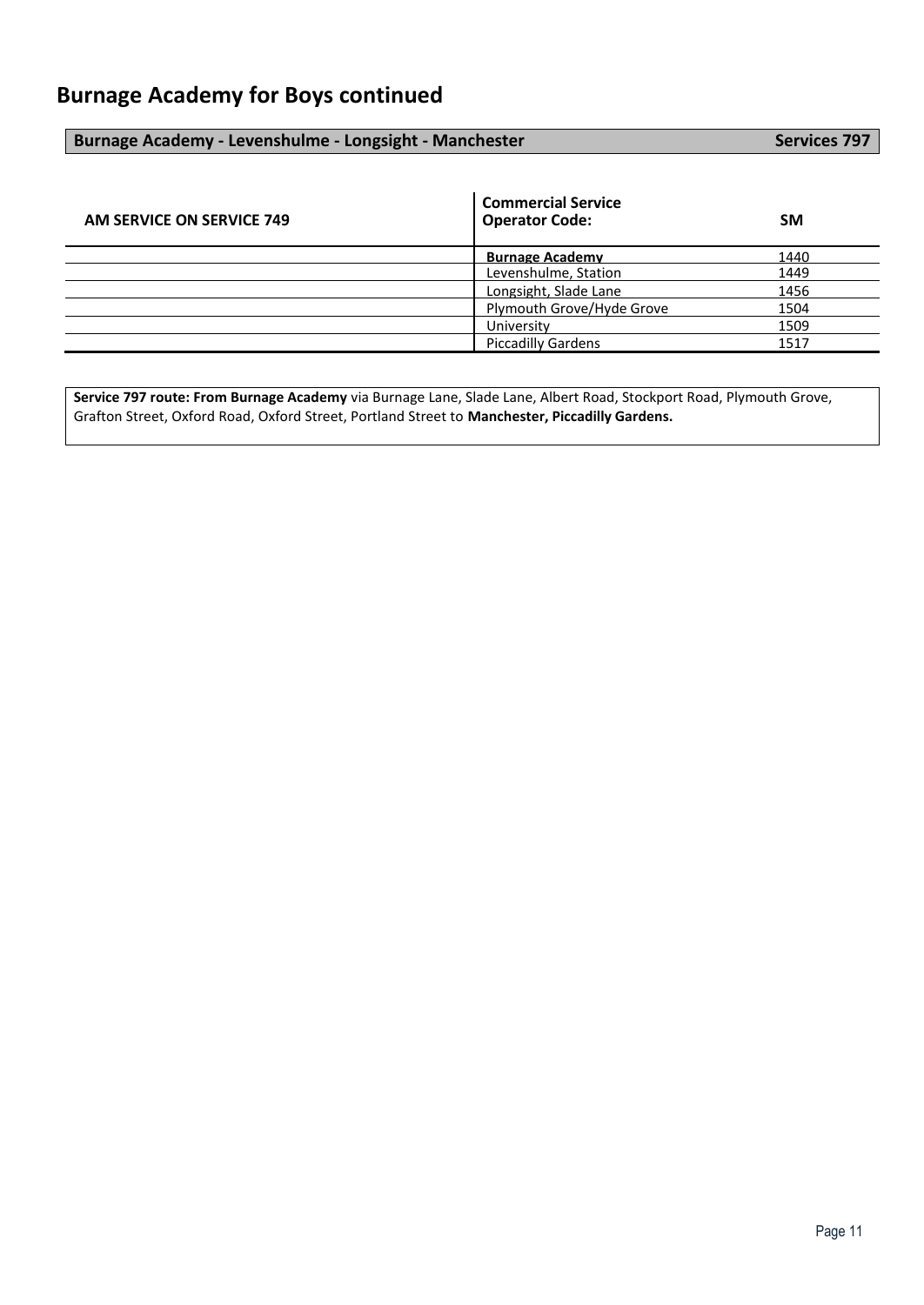### **Monsall - Newton Heath - Clayton – Openshaw – Cedar Mount Academy Service 688**

| <b>TfGM Contract:</b><br><b>Minimum Capacity:</b><br><b>Operator Code:</b> | 5069<br>52<br><b>GNW</b> | <b>TfGM Contract:</b><br><b>Minimum Capacity:</b><br><b>Operator Code:</b> | 5069<br>52<br><b>GNW</b> |
|----------------------------------------------------------------------------|--------------------------|----------------------------------------------------------------------------|--------------------------|
| Monsall, Queens Road                                                       | 0720                     | <b>Cedar Mount School</b>                                                  | 1525                     |
| Newton Heath, Lidl                                                         | 0732                     | Gorton, Tesco                                                              | 1531                     |
| Clayton, Ravensbury School                                                 | 0742                     | Openshaw, Morrisons                                                        | 1538                     |
| Clayton Hall Tram Stop                                                     | 0750                     | Clayton Hall Tram Stop                                                     | 1547                     |
| Openshaw, Morrisons                                                        | 0757                     | Clayton, Ravensbury School                                                 | 1554                     |
| Gorton, Tesco                                                              | 0808                     | Newton Heath, Lidl                                                         | 1603                     |
| <b>Cedar Mount School</b>                                                  | 0820                     | Monsall, Queens Road                                                       | 1611                     |

**Route: From Monsall, Queens Road/Monsall Street** via Queens Road, Monsall Street, Upper Monsall Street, Monsall Road, Northampton Road, Lightbowne Road, Kenyon Lane, Joyce Street, St Mary's Road, Dean Lane, Old Church Street, Briscoe Lane, Riverpark Road, Bank Bridge Road, Tartan Street, Clayton Street, North Road, Canberra Street, Eastern by pass, Schofield Street, Ashton Old Road, Clayton Lane, Greenside Street, Ashton Old Road, Capital Road, Abbey Hey Lane, Jetson Street, Abbey Hey Lane, High Bank, Cross Lane, Garratt Way, Whitwell Way, Knutsford Road, Brookhurst Road, Levenshulme Road, Hemsworth Road, Wembley Road **to Cedar Mount Academy. Returning from Cedar Mount Academy** via outward route reversed **to Monsall, Queens Road/Monsall Street.**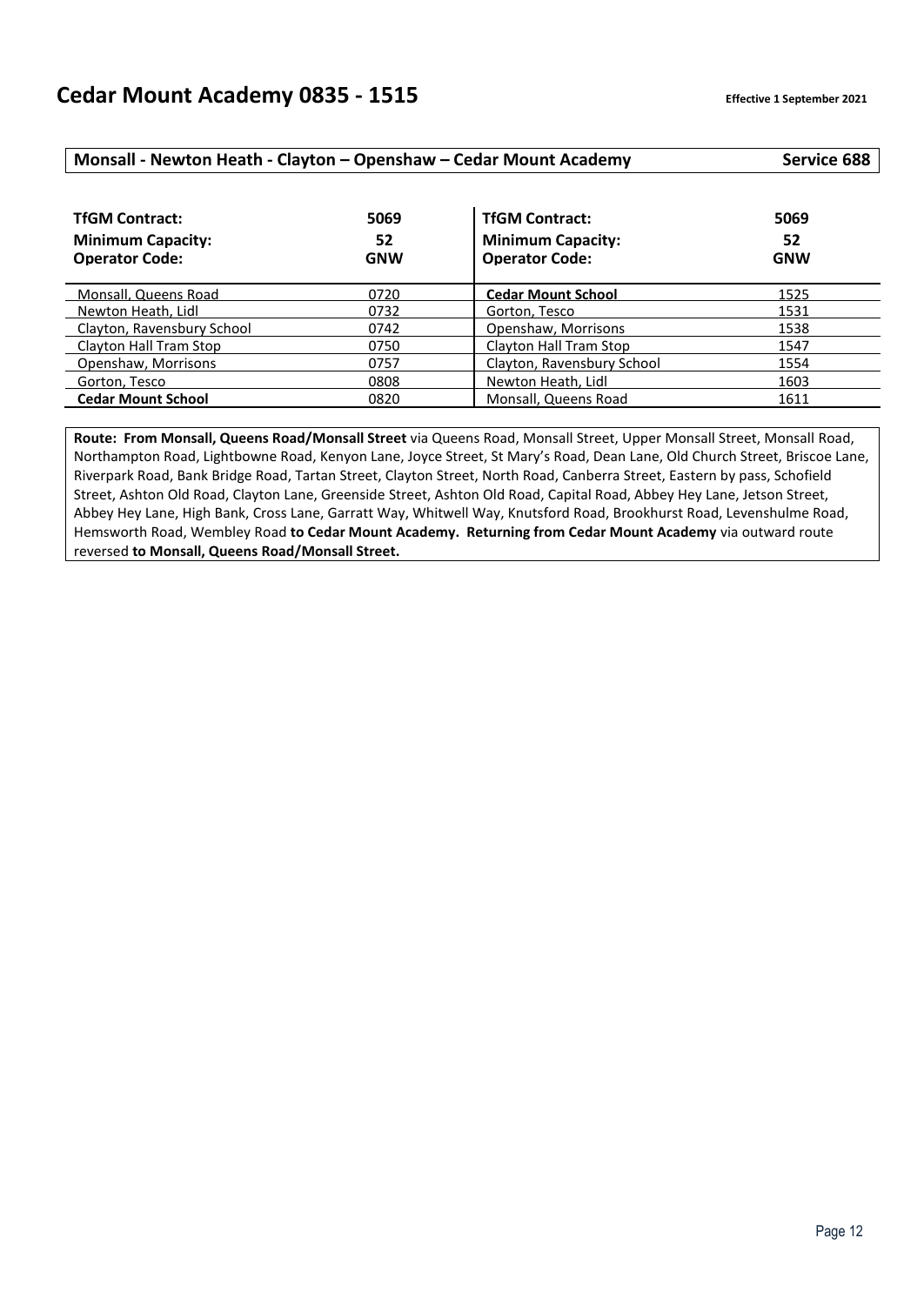| New Moston - Newton Heath - Harpurhey - Co-op Academy                      |                          |                                                                            | Service 708              |
|----------------------------------------------------------------------------|--------------------------|----------------------------------------------------------------------------|--------------------------|
| <b>TfGM Contract:</b><br><b>Minimum Capacity:</b><br><b>Operator Code:</b> | 0353<br>43<br><b>RDT</b> | <b>TfGM Contract:</b><br><b>Minimum Capacity:</b><br><b>Operator Code:</b> | 5050<br>52<br><b>BEV</b> |
| New Moston. Nuthurst Road                                                  | 0741                     | <b>Co-Operative Academy</b>                                                | 1455                     |
| Newton Heath, Lidl                                                         | 0748                     | Harpurhey, Asda                                                            | 1504                     |
| Harpurhey, Asda                                                            | 0802                     | Newton Heath, Lidl                                                         | 1515                     |
| <b>Co-Operative Academy</b>                                                | 0815                     | New Moston, Broadway                                                       | 1525                     |

**Route: From New Moston, Nuthurst Road/Broadway** via Nuthurst Road, St. Mary's Road, Dean Lane, Old Church Street, Briscoe Lane, Ten Acres Lane, Oldham Road, Thorp Road, Lightbowne Road, Church Lane, Upper Conran Street, Moston Lane, Rochdale Road, Middleton Old Road, Old Market Street, Chapel Lane, Plant Hill Road **to The Co-Operative Academy. Returning from Co-Operative Academy** via Plant Hill Road, Victoria Avenue, Tweedle Hill Road, Chapel Lane and outward route reversed to Nuthurst Road, Broadway **to New Moston, Broadway/Nuthurst Road.**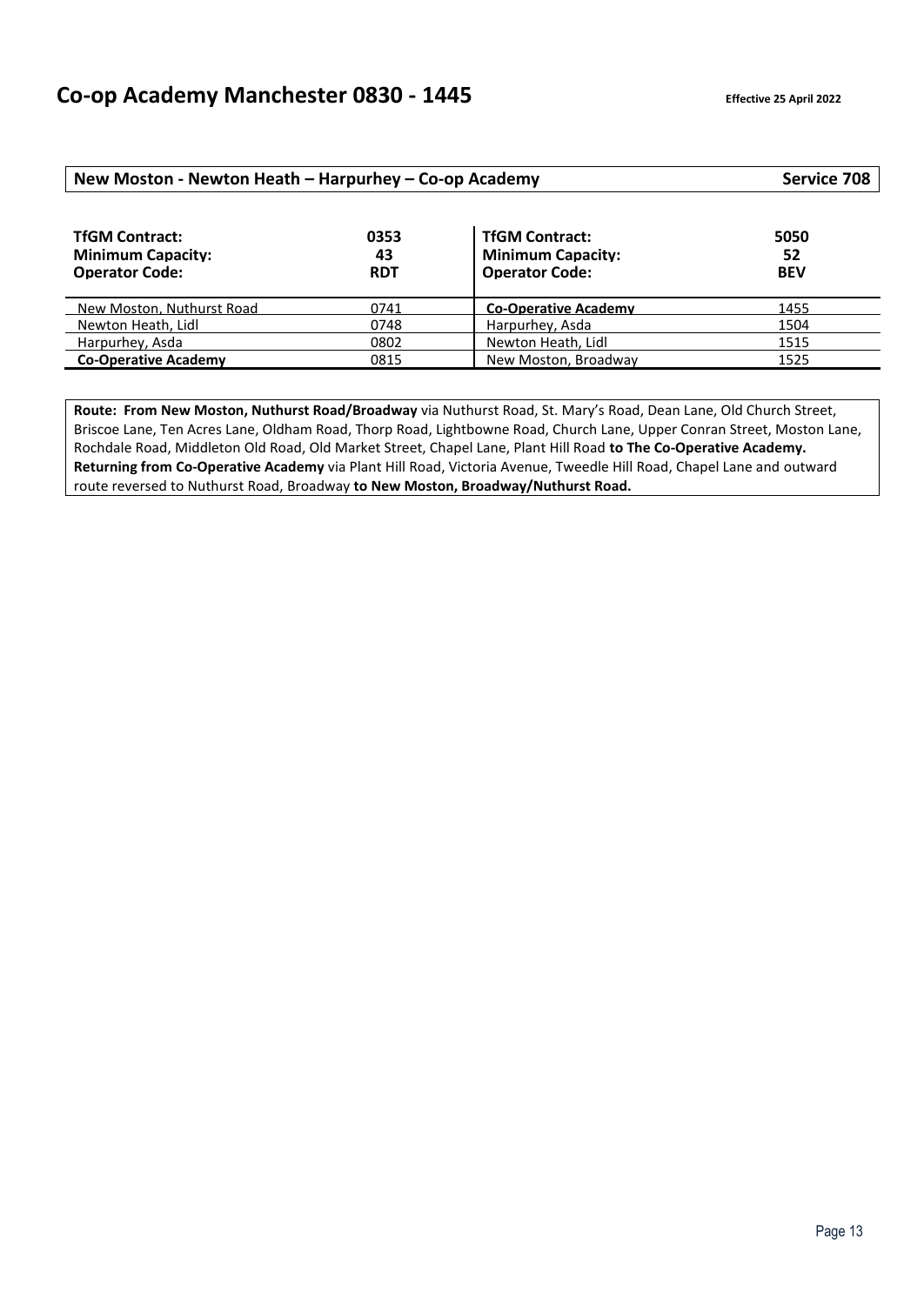### **Changes effective 8th May 2022**

Service 722: journey will be operated Go North West.

| Strangeways - Cheetham Hill - Crumpsall - Co-op Academy North              | <b>Service 721S</b>      |                                                                            |                          |
|----------------------------------------------------------------------------|--------------------------|----------------------------------------------------------------------------|--------------------------|
| <b>TfGM Contract:</b><br><b>Minimum Capacity:</b><br><b>Operator Code:</b> | 5090<br>52<br><b>GNW</b> | <b>TfGM Contract:</b><br><b>Minimum Capacity:</b><br><b>Operator Code:</b> | 5090<br>52<br><b>GNW</b> |
| Waterloo Road/Derby Street                                                 | 0750                     | Co-op Academy North Manc'r                                                 | 1505                     |
| Cheetham Hill Rd/Huxley Ave                                                | 0755                     | Cheetham Hill Shopping Centre                                              | 1524                     |
| Cheetham Hill Shopping Centre                                              | 0759                     | Cheetham Hill Rd/Huxley Ave                                                | 1527                     |
| Co-op Academy North Manc'r                                                 | 0820                     | Waterloo Road/Derby Street                                                 | 1535                     |

**Service 721 route: Strangeways, Waterloo Road/Derby Street** via Waterloo Road, Elizabeth Street, Queens Road, Cheetham Hill Road, Bury Old Road, Middleton Road, Crumpsall Lane, Delaunays Road, Mill Brow, Old Market Street, Middleton Old Road, Rochdale Road, Victoria Avenue East **to Co-Op Academy North Manchester. Returning from Co-Op Academy North Manchester** via outward route reversed **to Strangeways, Waterloo Road/Derby Street.** 

| Monsall - Miles Platting - Ancoats - Newton Heath - Co-op Academy North    | <b>Service 722</b>       |                                                                            |                          |
|----------------------------------------------------------------------------|--------------------------|----------------------------------------------------------------------------|--------------------------|
| <b>TfGM Contract:</b><br><b>Minimum Capacity:</b><br><b>Operator Code:</b> | 0248<br>70<br><b>GNW</b> | <b>TfGM Contract:</b><br><b>Minimum Capacity:</b><br><b>Operator Code:</b> | 0248<br>70<br><b>GNW</b> |
| Monsall. Queens Road                                                       | 0746                     | Co-op Academy North Manc'r                                                 | 1505                     |
| Bradford Road/Butler Street                                                | 0753                     | Newton Heath, All Saints                                                   | 1517                     |
| <b>Phillips Park</b>                                                       | 0758                     | <b>Phillips Park</b>                                                       | 1525                     |
| Newton Heath, All Saints                                                   | 0806                     | <b>Bradford Road/Butler Street</b>                                         | 1529                     |
| Co-op Academy North Manc'r                                                 | 0820                     | Monsall, Queens Road                                                       | 1538                     |

**Service 722 route: Monsall, Queens Road/Monsall Street** via Queens Road, Oldham Road, Butler Street, Bradford Road, Hulme Hall Lane, Briscoe Lane, Scotland Hall Road, Amos Avenue, Culcheth Lane, All Saints' Street, Droylsden Road, Oldham Road, Broadway, Hollinwood Avenue, Victoria Avenue East **to Co-Op Academy North Manchester. Returning from Co-Op Academy North Manchester** via outward route reversed **to Monsall, Queens Road/Sedgeford Road.**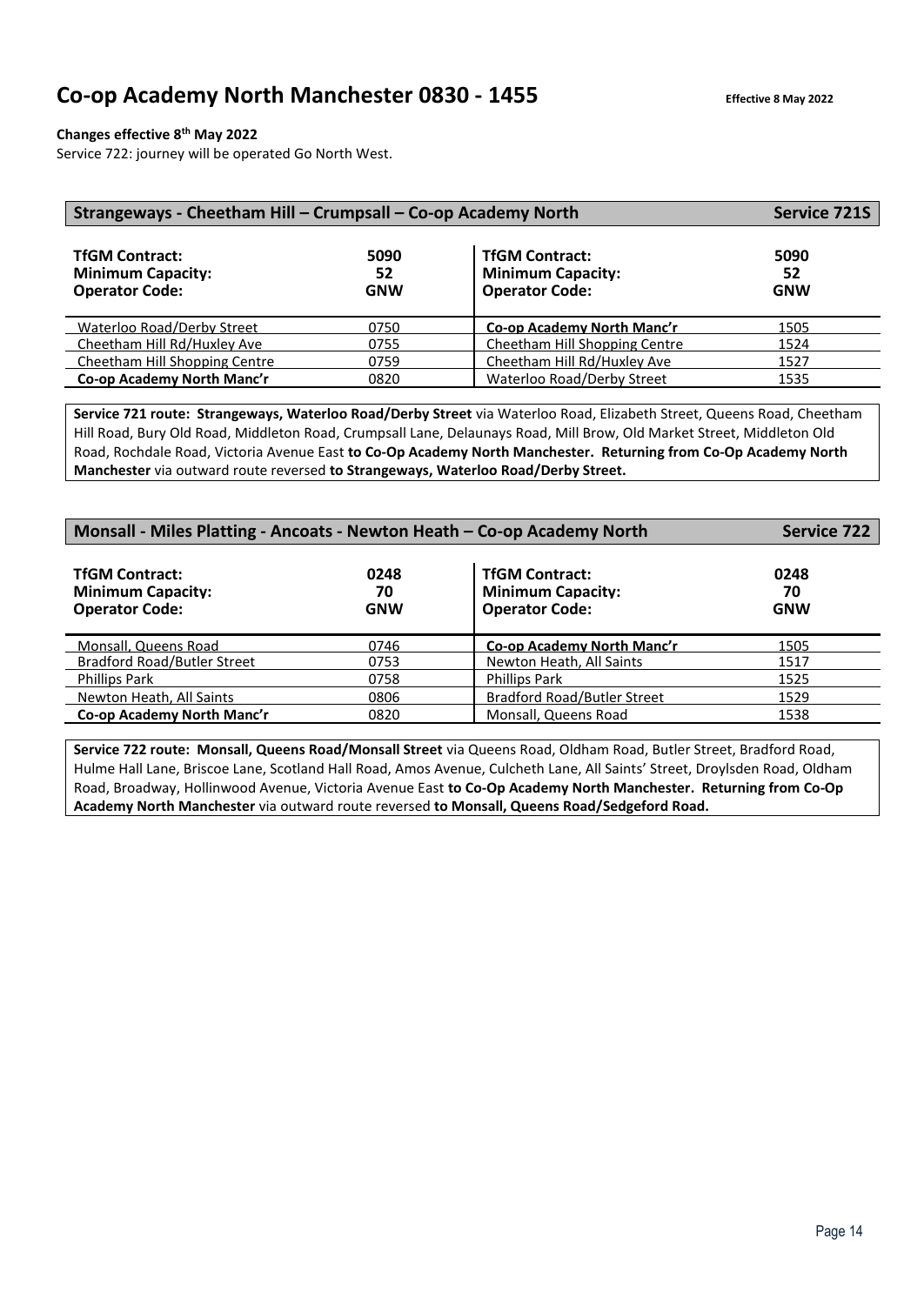### The East Manchester Academy 0830-1535 M/Tu 1435 W/Th/F

**th May 2022**

### **Changes effective 8th May 2022**

Service 726: afternoon journey will be operated Go North West

| New Moston - Newton Heath - Miles Platting - East Manchester Academy       |                          |                                                                            |                                         |                                        | Service 726 |
|----------------------------------------------------------------------------|--------------------------|----------------------------------------------------------------------------|-----------------------------------------|----------------------------------------|-------------|
| <b>TfGM Contract:</b><br><b>Minimum Capacity:</b><br><b>Operator Code:</b> | 0075<br>88<br><b>GNW</b> | <b>TfGM Contract:</b><br><b>Minimum Capacity:</b><br><b>Operator Code:</b> | 0358<br>70<br><b>GNW</b><br><b>WThF</b> | 0358<br>70<br><b>GNW</b><br><b>MTu</b> |             |
| New Moston, Whitegate Inn                                                  | 0710                     | <b>East Manchester Academy</b>                                             | 1442                                    | 1545                                   |             |
| Moston, Ben Brierley                                                       | 0718                     | Christ the King Church                                                     | 1457                                    | 1600                                   |             |
| Newton Heath, Lidl                                                         | 0725                     | Newton Heath, Lidl                                                         | 1459                                    | 1602                                   |             |
| Christ the King Church                                                     | 0730                     | Moston, Ben Brierley                                                       | 1505                                    | 1608                                   |             |
| Oldham Road/Queens Road                                                    | 0744                     | New Moston, Whitegate Inn                                                  | 1515                                    | 1618                                   |             |
| <b>East Manchester Academy</b>                                             | 0801                     |                                                                            |                                         |                                        |             |

**Service 726 route: From New Moston, Whitegate Inn** via Hollinwood Avenue, Moston Lane, Kenyon Lane, Joyce Street, St, Mary's Road, Dean Lane, Old Church Street, Culcheth Lane, Amos Avenue, Scotland Hall Road, Briscoe Lane, Hulme Hall Lane, Oldham Road, Butler Street, Beswick Street, Ashton New Road, Grey Mare Lane to **East Manchester Academy. Returning from East Manchester Academy** via Grey Mare Lane, Ashton New Road, Beswick Street, Butler Street, Oldham Road, Hulme Hall Lane, Briscoe Lane and outward route reversed **to New Moston, Whitegate Inn.**

**WThF Wednesday, Thursday and Friday MTu Monday and Tuesday**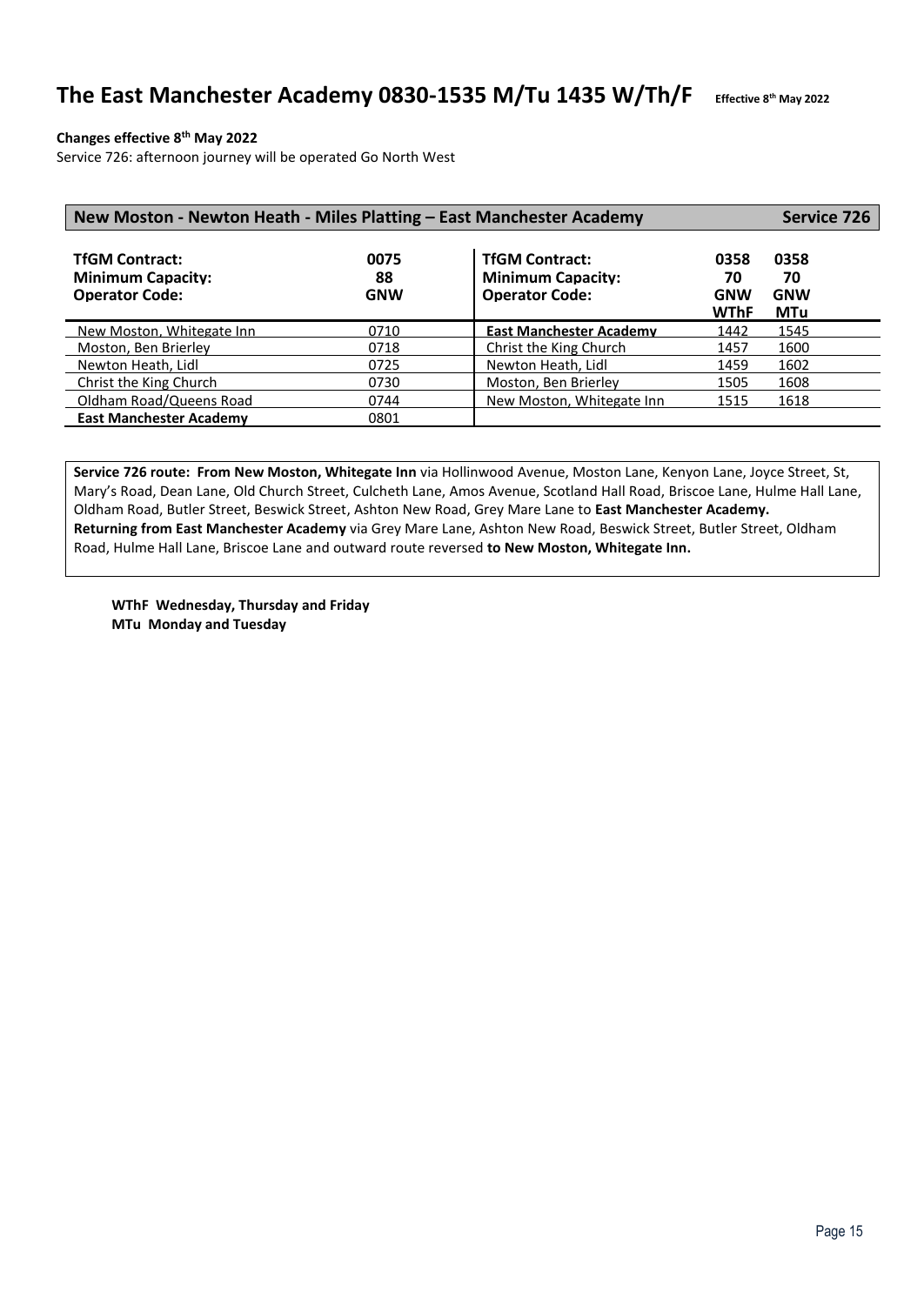| Gatley - Heald Green - Cheadle - King David High School                    |                          |                                                                                                         |                               | Service 740                           |  |
|----------------------------------------------------------------------------|--------------------------|---------------------------------------------------------------------------------------------------------|-------------------------------|---------------------------------------|--|
| <b>TfGM Contract:</b><br><b>Minimum Capacity:</b><br><b>Operator Code:</b> | 0404<br>70<br><b>BEV</b> | <b>TfGM Contract:</b><br><b>Minimum Capacity:</b><br><b>Operator Code:</b><br><b>Days of Operation:</b> | 0404<br>70<br><b>BEV</b><br>F | 0404<br>70<br><b>BEV</b><br><b>NF</b> |  |
| Gatley. Church Rd/Elm Rd                                                   | 0718                     | <b>King David High School</b>                                                                           | 1540                          | 1555                                  |  |
| Heald Green, Library                                                       | 0725                     | Gatley, Kingsway/Gatley Rd                                                                              | 1617                          | 1632                                  |  |
| Schools Hill                                                               | 0732                     | Kingsway School                                                                                         | 1619                          | 1634                                  |  |
| Kingsway School                                                            | 0736                     | Schools Hill                                                                                            | 1623                          | 1638                                  |  |
| Gatley, Kingsway/Coniston Rd                                               | 0748                     | Heald Green, Library                                                                                    | 1631                          | 1646                                  |  |
| <b>King David High School</b>                                              | 0840                     | Gatley, Church Rd/Elm Rd                                                                                | 1641                          | 1656                                  |  |

**Service 740 route: From Gatley, Church Road/Elm Road** via Church Road, Styal Road, Finney Lane, Wilmslow Road, Schools Hill, Wilmslow Road, Broadway, Kingsway to Schools Hill roundabout, Kingsway, M60 Motorway, Middleton Road, Bury Old Road **to King David High School. Returning from King David High School** via Seymour Road, Station Road, Crumpsall Lane, Middleton Road, M60 Motorway, Kingsway, Broadway, Wilmslow Road, Schools Hill, Wilmslow Road, Finney Lane, Styal Road, Church Road **to Gatley, Church Road/Elm Road.**

| Bowdon - Hale - Hale Barns - King David High School                        |                          |                                                                                                         |                               | <b>Service 741</b>                    |  |
|----------------------------------------------------------------------------|--------------------------|---------------------------------------------------------------------------------------------------------|-------------------------------|---------------------------------------|--|
| <b>TfGM Contract:</b><br><b>Minimum Capacity:</b><br><b>Operator Code:</b> | 0406<br>70<br><b>BEV</b> | <b>TfGM Contract:</b><br><b>Minimum Capacity:</b><br><b>Operator Code:</b><br><b>Days of Operation:</b> | 0406<br>70<br><b>BEV</b><br>F | 0406<br>70<br><b>BEV</b><br><b>NF</b> |  |
| Bowdon, Park Rd/Church Brow                                                | 0722                     | <b>King David High School</b>                                                                           | 1540                          | 1555                                  |  |
| Park Road/Arthog Road                                                      | 0728                     | Hale Road/High Elm Road                                                                                 | 1630                          | 1645                                  |  |
| Hale Road/Carlton Road                                                     | 0736                     | Hale, All Saints Church                                                                                 | 1633                          | 1648                                  |  |
| Hale, All Saints Church                                                    | 0742                     | Hale Road/Carlton Road                                                                                  | 1635                          | 1650                                  |  |
| Hale Road/Brooks Drive                                                     | 0746                     | Park Road/Arthog Road                                                                                   | 1641                          | 1656                                  |  |
| <b>King David High School</b>                                              | 0838                     | Bowdon, Park Rd/Church Brow                                                                             | 1647                          | 1702                                  |  |

**Service 741 route: From Bowdon, Park Road/Church Brow** via Park Road, Langham Road, South Downs Road, Heather Road, Park Road, Hale Road, M56 Motorway, M60 Motorway, Middleton Road, Bury Old Road **to King David High School. Returning from King David High School** via Seymour Road, Station Road, Crumpsall Lane, Middleton Road and outward route reversed to **Bowdon, Park Road/Church Brow.**

**F – Friday NF – Not Friday**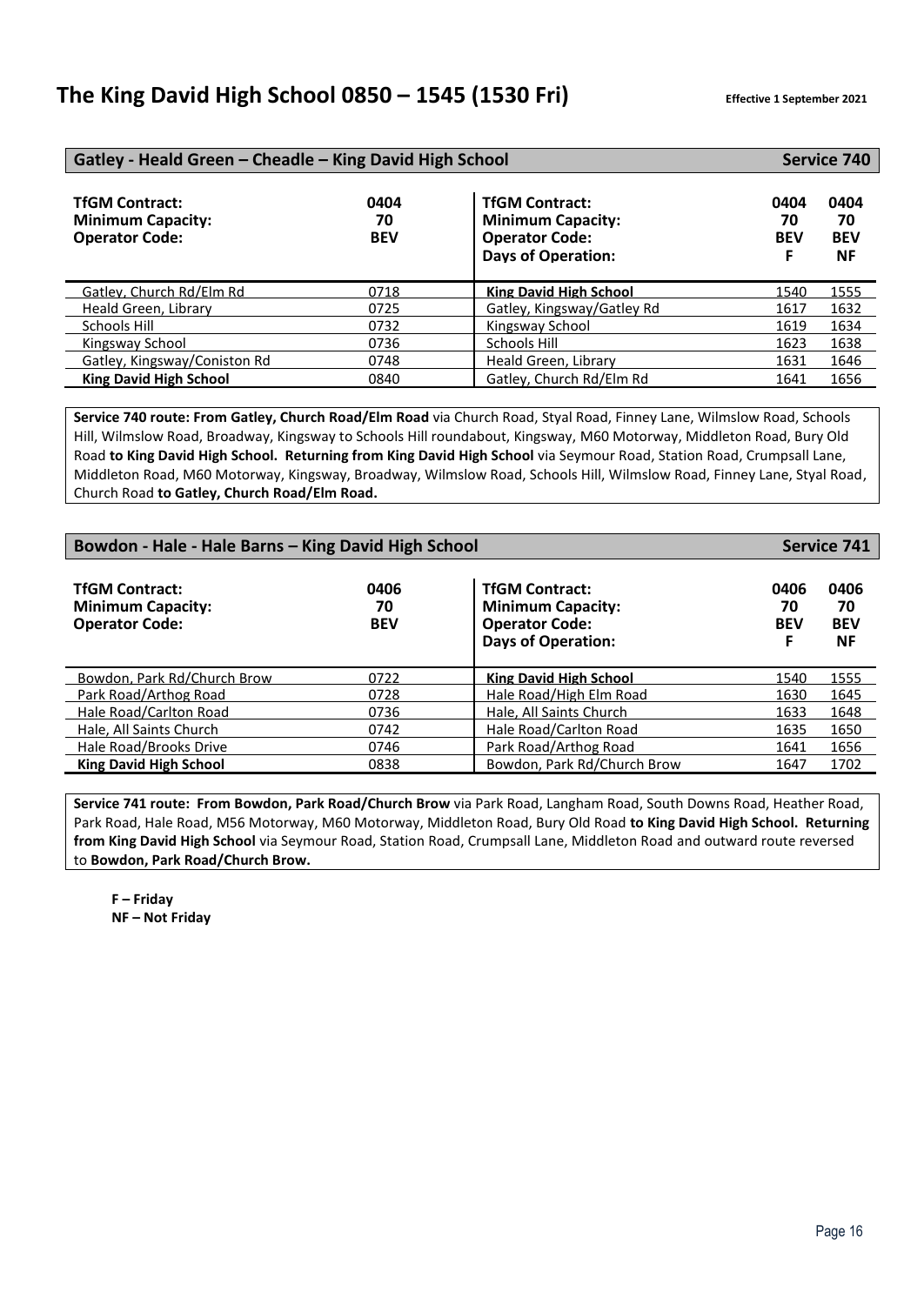### **Gorton - Ryder Brow – Levenshulme High School Services 171/727**

### TfGM Contract: 0442<br> **1000 TfGM Contract:** 0442<br>
75 **Minimum Capacity:** 90 **Minimum Capacity:**  $\begin{array}{c|c} 90 \text{ Denoted} \\ \hline \end{array}$  **75 Minimum Capacity:**  $\begin{array}{c} 90 \text{ Denoted} \\ \hline \end{array}$ **Operator Code: DIA Operator Code: SM Service Number** Gorton, Tesco 1515<br>
Ryder Brow, Highgate Crescent 1518<br>
1518 Levenshulme, Station 1518 Ryder Brow, Highgate Crescent 1992 0744<br>Mount Road/Matthews Lane 1996 Mount Road/Matthews Lane 1524 COMBIN 16000 COMBIN Levenshulme, Lloyd Road 1524 Levenshulme, Station for Levenshulme High School 0757 Mount Road/Matthews Lane 1530 Ryder Brow, Station 1533 Gorton, Tesco 1538 Hyde Road, Bus Garage 1556

**Service 171 route: From Gorton, Tesco** via Garratt Way, Whitwell Way, Knutsford Road, Brookhurst Road, Levenshulme Road, Ryder Brow Road, Highgate Crescent, Ryder Brow Road, Levenshulme Road, Hemsworth Road, Melland Road, Mount Road, Matthews Lane, Stockport Road, Albert Road for **Levenshulme High School.**

**Service 727 route: From Levenshulme High School** via Errwood Road, Alma Road, Marshall Road, Albert Road, Stockport Road, Cringle Road, Lloyd Road, Stockport Road, Broom Lane, Barlow Road, Mount Road, Melland Road, Hemsworth Road, Levenshulme Road, Brookhurst Road, Knutsford Road, Whitwell Way, Garratt Way, Wellington Street, Gorton Lane, Wenlock Way, Clowes Street, Hyde Road **to Hyde Road, Stagecoach Bus Garage.**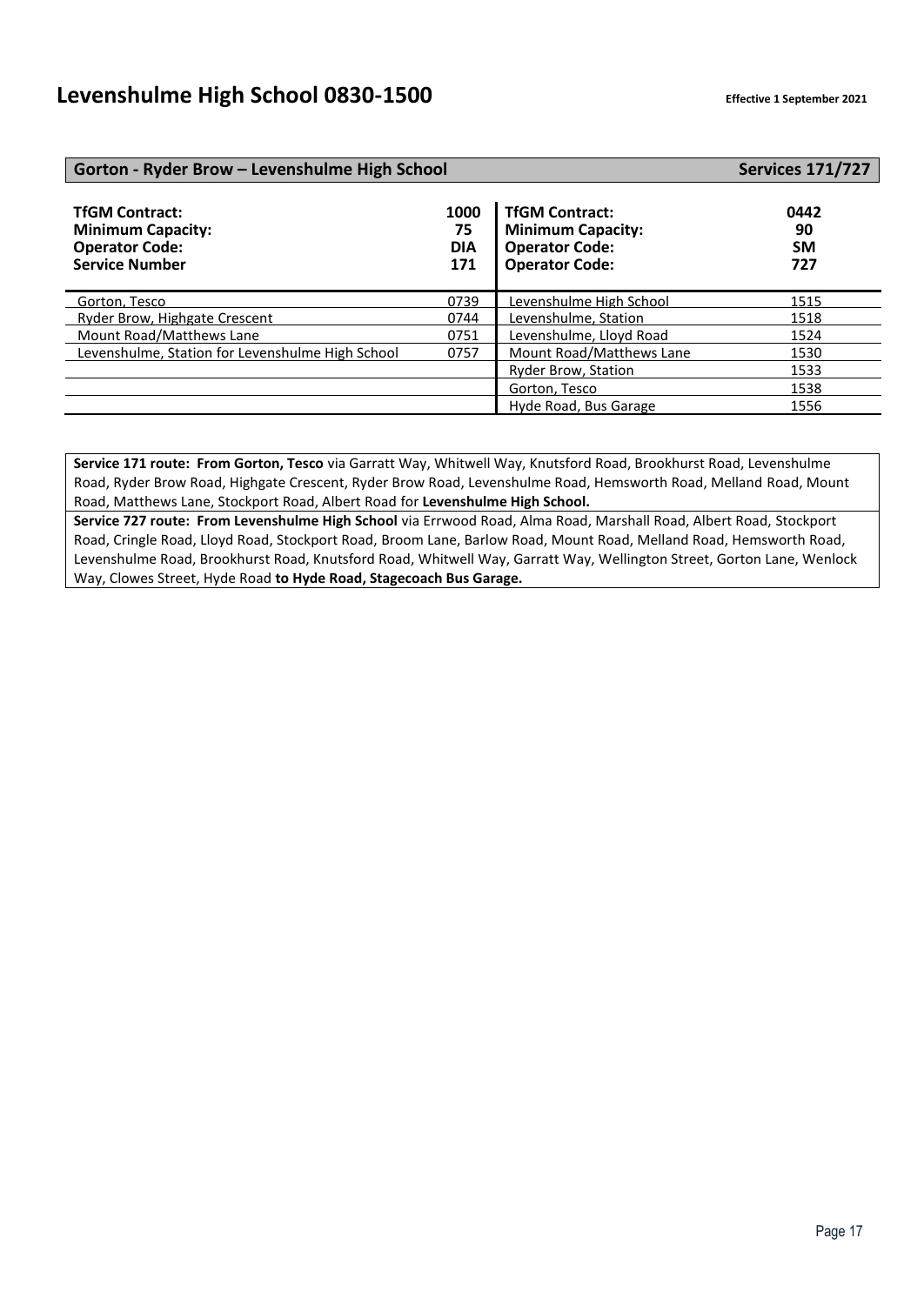| Burnage - Heaton Chapel - Levenshulme - Longsight - Loreto College         |                         |                         |                                                                            |                         |  |  |
|----------------------------------------------------------------------------|-------------------------|-------------------------|----------------------------------------------------------------------------|-------------------------|--|--|
| <b>TfGM Contract:</b><br><b>Minimum Capacity:</b><br><b>Operator Code:</b> | 0442<br>90<br><b>SM</b> | 0439<br>90<br><b>SM</b> | <b>TfGM Contract:</b><br><b>Minimum Capacity:</b><br><b>Operator Code:</b> | 0446<br>90<br><b>SM</b> |  |  |
| Burnage, Academy                                                           |                         | 0746                    | <b>Loreto College</b>                                                      | 1615                    |  |  |
| Clifton Road/Heaton Moor Road                                              |                         | 0750                    | Rusholme, Lidl                                                             | 1622                    |  |  |
| <b>Heaton Chapel Station</b>                                               |                         | 0753                    | Longsight, Library                                                         | 1633                    |  |  |
| Levenshulme, St Peters Church                                              | 0805                    | 0808                    | Levenshulme, St Peters Church                                              | 1641                    |  |  |
| Longsight, Library                                                         | 0815                    | 0818                    | <b>Heaton Chapel Station</b>                                               | 1651                    |  |  |
| Rusholme, Lidl                                                             | 0826                    | 0829                    | Clifton Road/Heaton Moor Road                                              | 1653                    |  |  |
| <b>Loreto College</b>                                                      | 0842                    | 0845                    | Burnage, Green End                                                         | 1659                    |  |  |

**Service 742 route: From Burnage, Academy** via Burnage Lane, Mauldeth Road, Clifton Road, Heaton Moor Road, Wellington Road North, Stockport Road, Plymouth Grove, Hathersage Road, Oxford Road, Moss Lane East, Chichester Road South **to Loreto College. Returning from Loreto College** via Chichester Road South, Moss Lane East, Oxford Road, Hathersage Road, Plymouth Grove, Stockport Road, Wellington Road North, Manchester Road, School Lane, Heaton Moor Road, Clifton Lane, Mauldeth Road **to Burnage, Green End.** 

| Heald Green - Gatley - Northenden - Didsbury - Withington - Loreto College | <b>Service 743</b>      |                                                                            |                         |
|----------------------------------------------------------------------------|-------------------------|----------------------------------------------------------------------------|-------------------------|
| <b>TfGM Contract:</b><br><b>Minimum Capacity:</b><br><b>Operator Code:</b> | 0437<br>90<br><b>SM</b> | <b>TfGM Contract:</b><br><b>Minimum Capacity:</b><br><b>Operator Code:</b> | 0437<br>90<br><b>SM</b> |
| Heald Green, Stval Rd/Brown La                                             | 0730                    | Loreto College                                                             | 1610                    |
| Silverdale Road Shops                                                      | 0740                    | Withington, Library                                                        | 1626                    |
| <b>Gatley. War Memorial</b>                                                | 0752                    | Didsbury. Library                                                          | 1631                    |
| Northenden, Brett Street                                                   | 0756                    | Northenden. Brett Street                                                   | 1640                    |
| Didsbury, Library                                                          | 0804                    | Gatley, Church Road                                                        | 1648                    |
| Withington, St Pauls                                                       | 0813                    | Heald Green, Beefeater                                                     | 1656                    |
| <b>Loreto College</b>                                                      | 0840                    | Silverdale Road Shops                                                      | 1708                    |
|                                                                            |                         | Gatley, Railway Station                                                    | 1713                    |

**Service 743 route: From Heald Green, Styal Road/Brown Lane** via Styal Road, Finney Lane, St Ann's Road North, Silverdale Road, Foxland Road, Springfield Road, Gatley Road, Northenden Road, Altrincham Road, Longley Lane, Royle Green Road, Church Road, Palatine Road, Barlow Moor Road, Wilmslow Road, Burton Road, Yew Tree Road, Wilbraham Road, Alexandra Road South, Alexandra Road, Chichester Road South **to Loreto College. Returning from Loreto College** via outward route reversed to Gatley Road then Church Road, Styal Road, Finney Lane, St Ann's Road North, Silverdale Road, Foxland Road, Springfield Road to Gatley Station.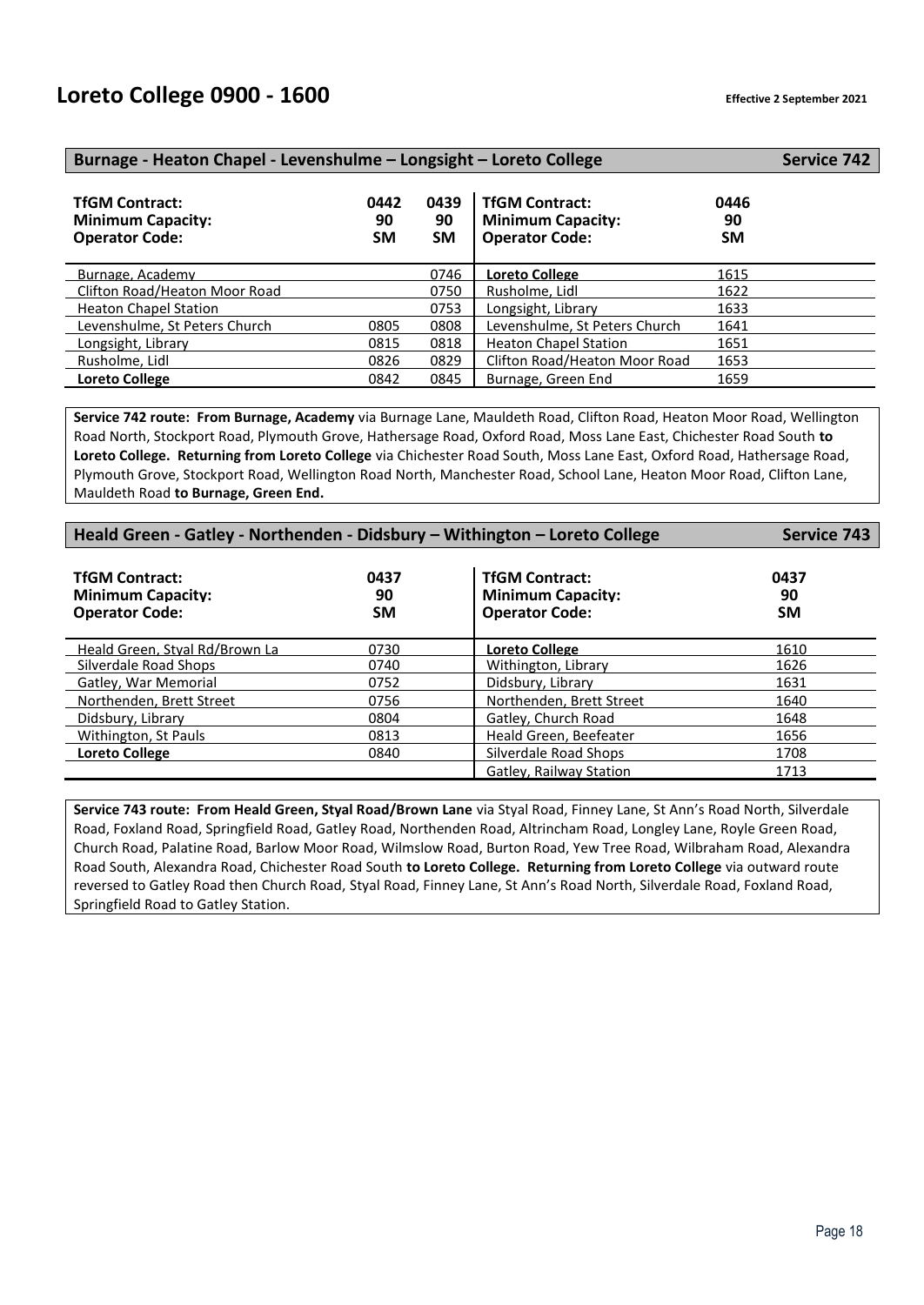### **Loreto College (continued)**

| Eccles - Monton Green - Patricroft - Stretford - Loreto College |                          |                                                                            | <b>Service 744</b>       |
|-----------------------------------------------------------------|--------------------------|----------------------------------------------------------------------------|--------------------------|
| <b>TfGM Contract:</b><br>Ladv<br><b>Operator Code:</b>          | 5050<br>52<br><b>BEV</b> | <b>TfGM Contract:</b><br><b>Minimum Capacity:</b><br><b>Operator Code:</b> | 5050<br>52<br><b>BEV</b> |
| Eccles. Albert Street                                           | 0749                     | <b>Loreto College</b>                                                      | 1610                     |
| Monton Green                                                    | 0754                     | Derbyshire Lane/Chester Rd                                                 | 1626                     |
| Patricroft Bridge                                               | 0802                     | Davyhulme Circle                                                           | 1636                     |
| Davyhulme, Circle                                               | 0812                     | Patricroft Bridge                                                          | 1645                     |
| Derbyshire Lane/Chester Rd                                      | 0824                     | Monton Green                                                               | 1652                     |
| <b>Loreto College</b>                                           | 0840                     | Eccles, Albert Street                                                      | 1703                     |

**Service 744 route: From Eccles, Albert Street** via Monton Road, Peel Street, Albert Road, Wellington Road, Monton Road, Monton Green, Parrin Lane, Worsley Road, Barton Road, Redclyffe Road, Trafford Boulevard, Barton Road, Lostock Road, Barton Road, Derbyshire Lane, Chester Road, Talbot Road, Great Stone Road, Kings Road, Upper Chorlton Road, Moss Lane West, Chichester Road South **to Loreto College. Returning from Loreto College** via outward route reversed to Chester Road, Davyhulme Road, Moss Road, Derbyshire Lane and outward route reversed to Albert Road **to Eccles, Albert Street.** 

| Walkden - Swinton - Pendlebury - Irlams o' th' Height - Pendleton - Loreto College | <b>Service 745</b> |                                                                            |                   |
|------------------------------------------------------------------------------------|--------------------|----------------------------------------------------------------------------|-------------------|
| <b>TfGM Contract:</b><br><b>Minimum Capacity:</b><br><b>Operator Code:</b>         | 0073<br>85<br>SΜ   | <b>TfGM Contract:</b><br><b>Minimum Capacity:</b><br><b>Operator Code:</b> | 0073<br>85<br>SM. |
| East Lancs Road/Old Clough Lane                                                    | 0728               | <b>Loreto College</b>                                                      | 1610              |
| East Lancs Road (Hello Hotel)                                                      | 0735               | Pendleton, Tesco                                                           | 1638              |
| Swinton, Shopping Centre                                                           | 0740               | Irlams o' th' Height, Aldi                                                 | 1647              |
| Pendlebury, Health Centre                                                          | 0745               | Pendlebury, Health Centre                                                  | 1703              |
| Irlam o' th' Height, Aldi                                                          | 0756               | Swinton, Shopping Centre                                                   | 1708              |
| Pendleton, Tesco                                                                   | 0806               | East Lancs Road (Hello Hotel)                                              | 1721              |
| <b>Loreto College</b>                                                              | 0840               | East Lancs Road/Old Clough Lane                                            | 1727              |

**Service 745 route: From Walkden, East Lancs Road/Old Clough Lane** via East Lancs Road, Worsley Road, Partington Lane, Station Road, Bolton Road, Daisy Bank Avenue, Bolton Road, Langworthy Road, Seedley Road, Fitzwarren Street, Liverpool Street, Langworthy Road, South Langworthy Road, Broadway, Trafford Road, Chester Road, Stretford Road, Chorlton Road, Moss Lane West, Chichester Road South **to Loreto College. Returning from Loreto College** via outward route reversed to Bolton Road, Station Road, Partington Lane, Worsley Road, East Lancs Road **to Walkden, East Lancs Road/Old Clough Lane.**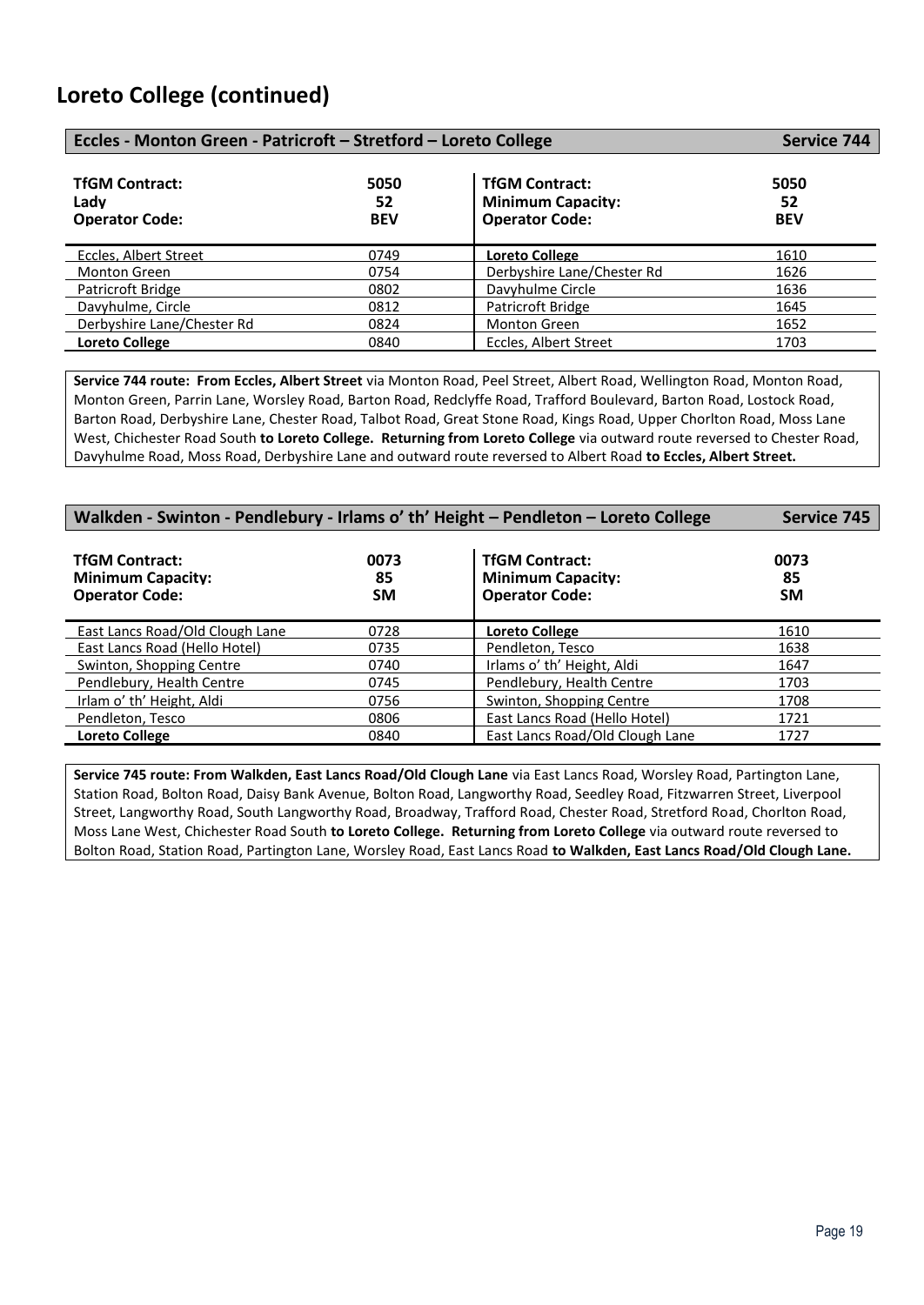### **Loreto High School, Chorlton 0850-1515 Effective 1 September <sup>2021</sup>**

| Hulme - Moss Side - Loreto High School                                     | <b>Service 720</b>      |                                                                            |                         |
|----------------------------------------------------------------------------|-------------------------|----------------------------------------------------------------------------|-------------------------|
| <b>TfGM Contract:</b><br><b>Minimum Capacity:</b><br><b>Operator Code:</b> | 0438<br>90<br><b>SM</b> | <b>TfGM Contract:</b><br><b>Minimum Capacity:</b><br><b>Operator Code:</b> | 0437<br>90<br><b>SM</b> |
| Hulme. Chester Road                                                        | 0814                    | <b>Loreto High School</b>                                                  | 1525                    |
| Princess Road/Moss Lane                                                    | 0828                    | Princess Road/Moss Lane                                                    | 1534                    |
| <b>Loreto High School</b>                                                  | 0840                    | Hulme, Chorlton Road                                                       | 1552                    |

**Service 720 from Hulme, Chester Road/Barrack Street** via Chester Road, City Road, Royce Road, Chorlton Road, Stretford Road, Royce Road, Chichester Road, Old Birley Street, Greenheys Lane West, Princess Road, Mauldeth Road West, Nell Lane **to Loreto High School. Returning from Loreto High School** via Nell Lane, Princess Road and outward route reversed to Stretford Road, Chorlton Road, Chester Road, City Road, Royce Road, Chorlton Road **to Hulme, Chorlton Road/Stretford Road.**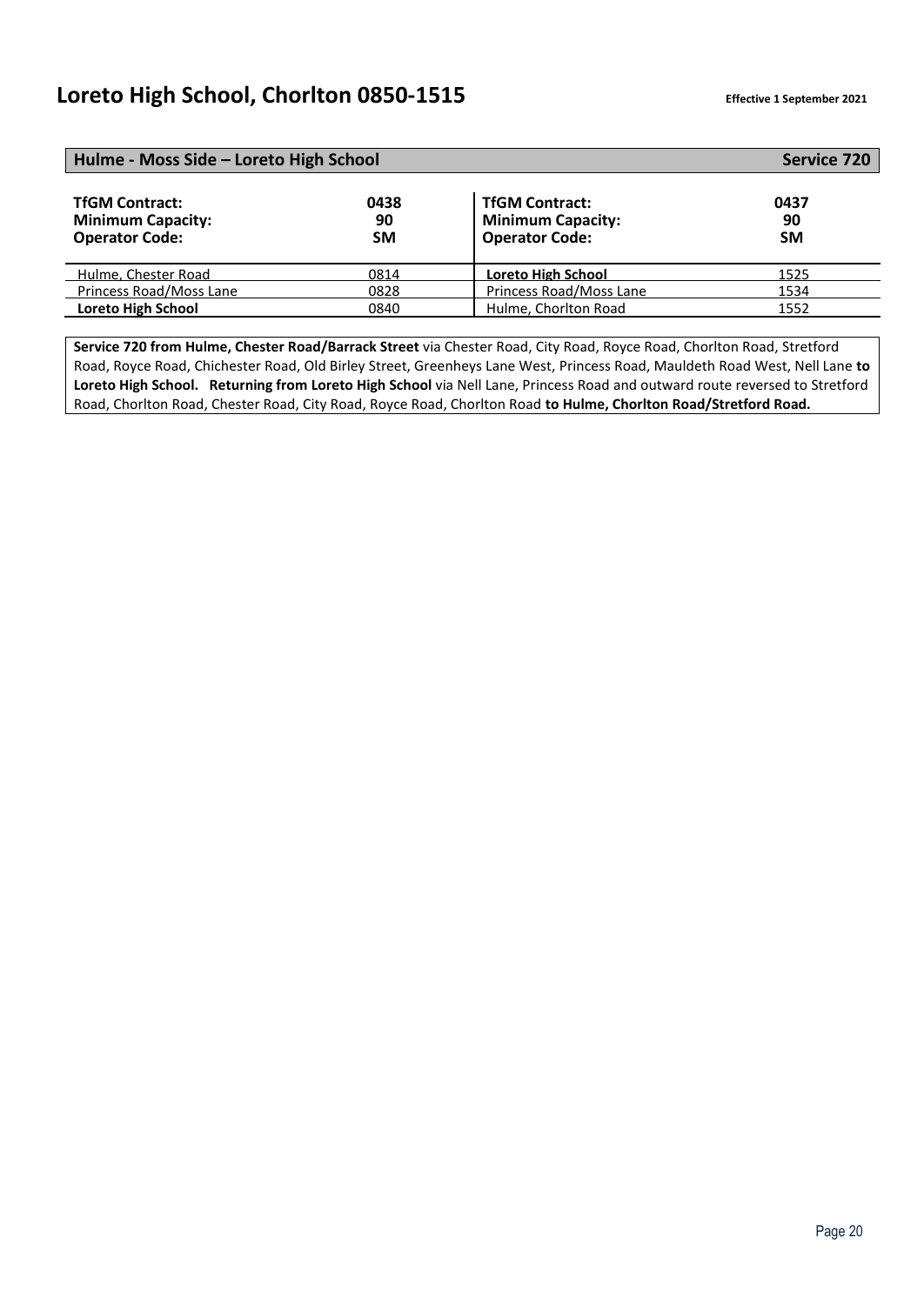### **Our Lady's RC High School 0830 - 1450 CHECK CONFERGATE:** Effective 4 October 2021

| Strangeways - Hightown - Cheetham Hill - Our Lady's RC High School         | <b>Service 717</b>       |                                                                            |                          |
|----------------------------------------------------------------------------|--------------------------|----------------------------------------------------------------------------|--------------------------|
| <b>TfGM Contract:</b><br><b>Minimum Capacity:</b><br><b>Operator Code:</b> | 0084<br>88<br><b>GNW</b> | <b>TfGM Contract:</b><br><b>Minimum Capacity:</b><br><b>Operator Code:</b> | 0084<br>88<br><b>GNW</b> |
| Waterloo Road/Derby Street                                                 | 0747                     | Our Lady's RC High School                                                  | 1505                     |
| Hightown, Post Office                                                      | 0749                     | Bowker Vale Primary                                                        | 1511                     |
| Cheetham Hill, Shopping Centre                                             | 0754                     | Cheetham Hill, Shopping Centre                                             | 1517                     |
| Bowker Vale Primary                                                        | 0801                     | Hightown, Post Office                                                      | 1521                     |
| Our Lady's RC High School                                                  | 0810                     | Waterloo Road/Derby Street                                                 | 1526                     |

**Service 717 route: From Strangeways, Waterloo Road/Derby Street** via Waterloo Road, Cheetham Hill Road, Bury Old Road, Middleton Road, Victoria Avenue, Cooper Lane, Chain Road **to Our Ladys RC High School. Returning from Our Ladys RC High School** via Chain Road, Cooper Lane, Victoria Avenue and outward route reversed **to Strangeways, Waterloo Road/Derby Street.**

| Moston Vale - Moston - White Moss - Our Lady's RC High School              |                         |                                                                            | <b>Service 718</b>      |
|----------------------------------------------------------------------------|-------------------------|----------------------------------------------------------------------------|-------------------------|
| <b>TfGM Contract:</b><br><b>Minimum Capacity:</b><br><b>Operator Code:</b> | 0446<br>90<br><b>SM</b> | <b>TfGM Contract:</b><br><b>Minimum Capacity:</b><br><b>Operator Code:</b> | 0446<br>90<br><b>SM</b> |
| Moston Vale, Church Lane                                                   | 0735                    | Our Lady's RC High School                                                  | 1505                    |
| Moston, Ben Brierley                                                       | 0750                    | White Moss shops                                                           | 1515                    |
| White Moss shops                                                           | 0758                    | Moston, Ben Brierley                                                       | 1521                    |
| Our Lady's RC High School                                                  | 0810                    | Moston Vale, Church Lane                                                   | 1529                    |

**Service 718 route: From Moston Vale, Church Lane/Holmfield Avenue** via Church Lane, Lightbowne Road, Kenyon Lane, Moston Lane, Charlestown Road, Grange Park Road, Hall Moss Road, Colmore Drive, Victoria Avenue East, Victoria Avenue, Chain Road **to Our Lady's RC High School. Returning from Our Lady's RC High School** via Chain Road, Victoria Avenue and outward route reversed **to Moston Vale, Church Lane/Holmfield Avenue.**

| <b>Monsall - Miles Platting - Newton Heath - New Moston</b>                | Service 711             |                           |      |
|----------------------------------------------------------------------------|-------------------------|---------------------------|------|
| <b>TfGM Contract:</b><br><b>Minimum Capacity:</b><br><b>Operator Code:</b> | 0073<br>90<br><b>SM</b> |                           |      |
| Monsall. Queens Road                                                       | 0728                    | Our Lady's RC High School | 1500 |
| Newton Heath, Lidl                                                         | 0740                    | New Moston, Fairway Inn   | 1510 |
| New Moston, Fairway Inn                                                    | 0747                    | Newton Heath, Lidl        | 1516 |

**Service 711 route: From Monsall, Queens Road/Monsall Street** via Queens Road, Hulme Hall Lane, Briscoe Lane, Old Church Street, Dean Lane, St. Mary's Road, Nuthurst Road, Broadway, Hollinwood Avenue, Victoria Avenue East, Victoria Avenue, Cooper Lane **to Our Lady's RC High School. Returning from Our Lady's RC High School** via Cooper Lane, Chain Road, Victoria Avenue and outward route reversed **to Monsall, Queens Road/Monsall Street.**

**Our Lady's RC High School 0805 Monsall, Queens Road 1527**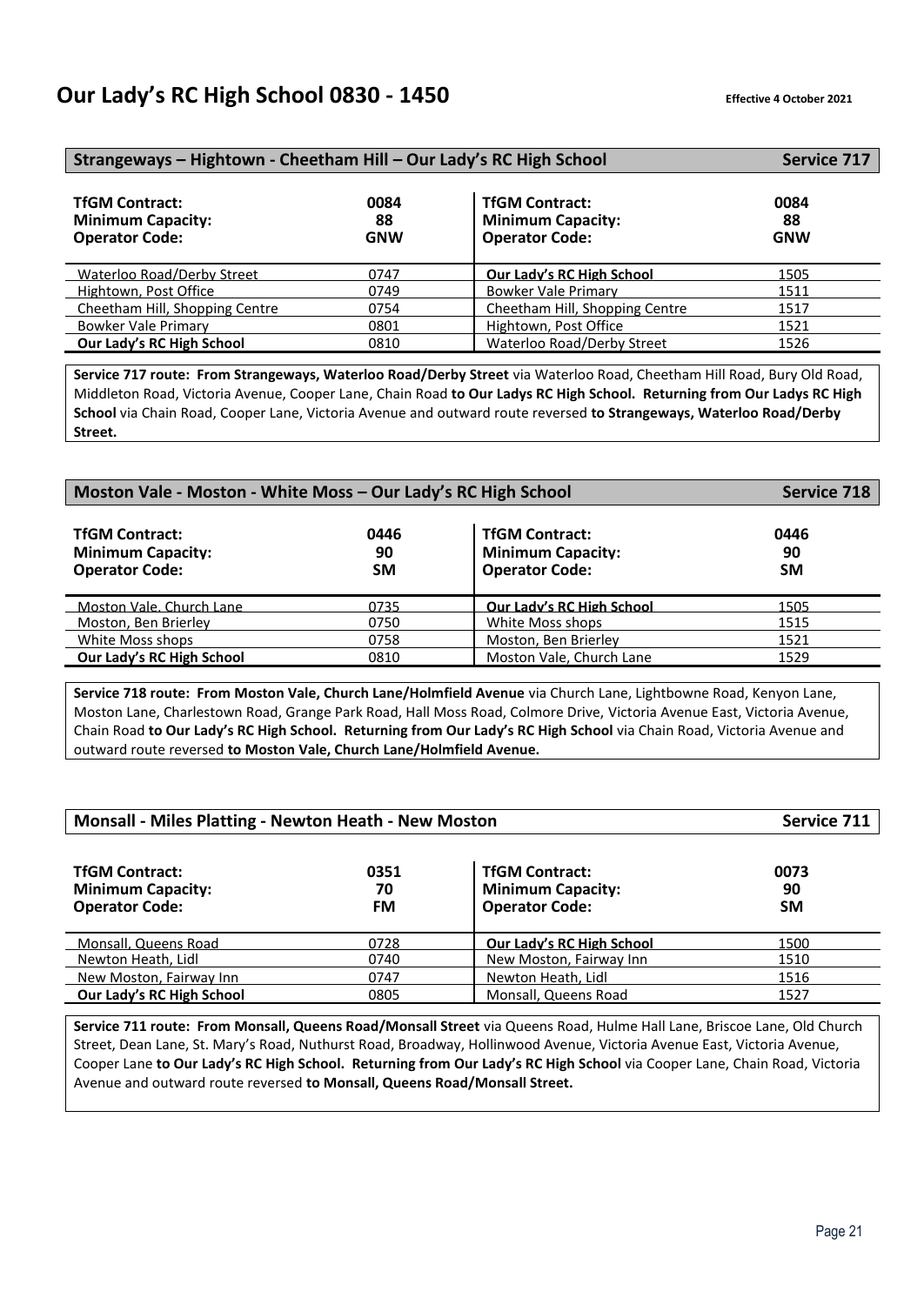### **St Matthew's RC High School 0830 - 1500**

### **Changes effective 8th May 2022**

Service 709: journeys will be operated Go North West

| Ancoats - Newton Heath – St Matthew's RC High School                       |                          |                                                                            | <b>Service 709</b>                     |                                         |
|----------------------------------------------------------------------------|--------------------------|----------------------------------------------------------------------------|----------------------------------------|-----------------------------------------|
| <b>TfGM Contract:</b><br><b>Minimum Capacity:</b><br><b>Operator Code:</b> | 0358<br>70<br><b>GNW</b> | <b>TfGM Contract:</b><br><b>Minimum Capacity:</b><br><b>Operator Code:</b> | 0358<br>70<br><b>GNW</b><br><b>MTu</b> | 0358<br>70<br><b>GNW</b><br><b>WThF</b> |
| Ancoats, Clinic                                                            | 0742                     | <b>St Matthew's High School</b>                                            | 1510                                   | 1525                                    |
| <b>Phillips Park</b>                                                       | 0747                     | Newton Heath, Lidl                                                         | 1515                                   | 1530                                    |
| Newton Heath, Lidl                                                         | 0757                     | <b>Phillips Park</b>                                                       | 1519                                   | 1534                                    |
| <b>St Matthew's High School</b>                                            | 0810                     | Ancoats, Clinic                                                            | 1527                                   | 1542                                    |

**Service 709 route: From Ancoats, Clinic** via Old Mill Lane, Bradford Road, Hulme Hall Lane, Briscoe Lane, Old Church Street, Dean Lane, St Mary's Road, Nuthurst Road **to St Matthew's High School. Returning from St Matthew's High School** via Nuthurst Road, Broadway, Oldham Road, Old Church Street and outward route reversed **to Ancoats, Clinic.**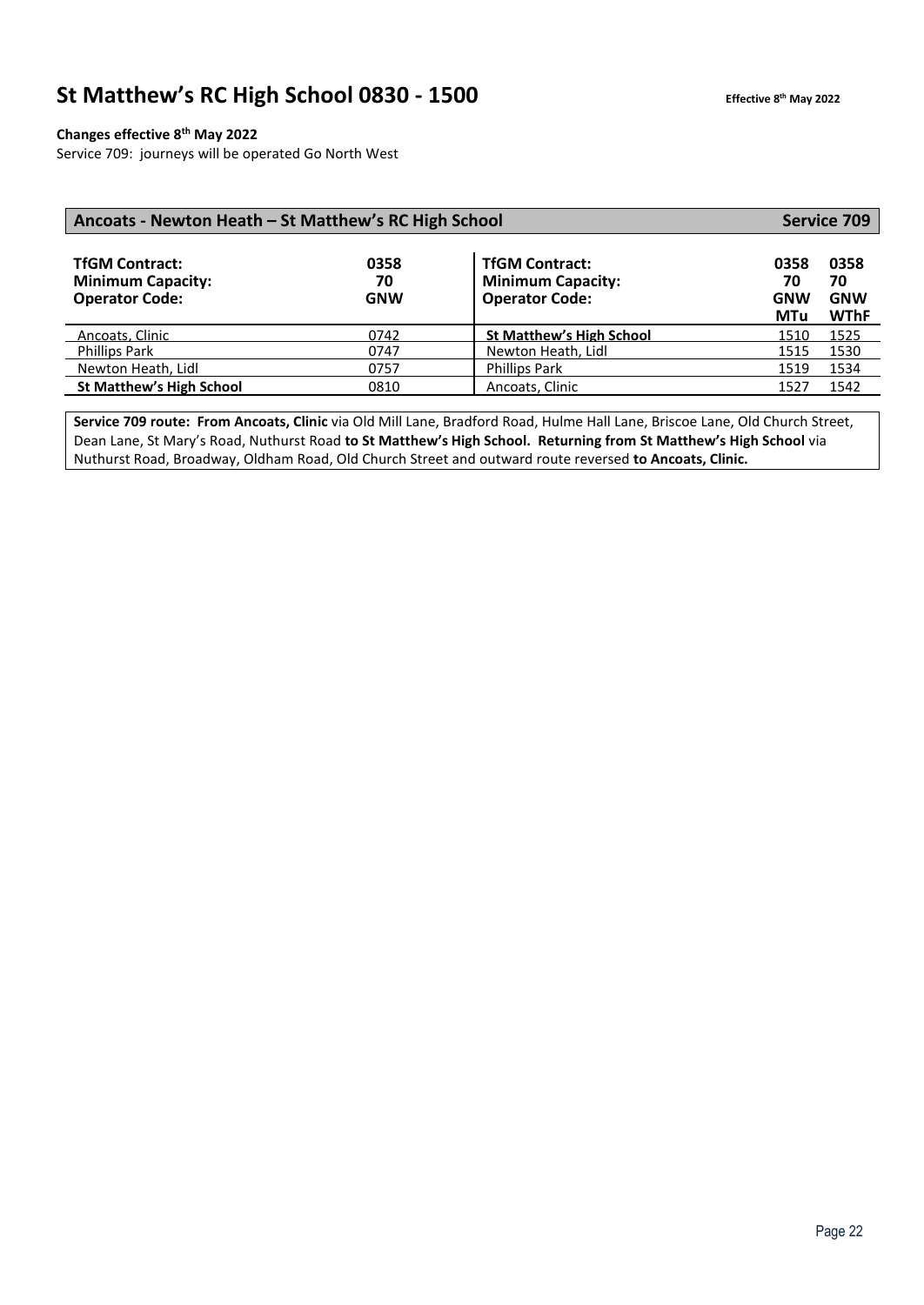| Wythenshawe - Benchill - St Paul's RC High School                          | <b>Service 729</b> |                                                                            |                          |
|----------------------------------------------------------------------------|--------------------|----------------------------------------------------------------------------|--------------------------|
| <b>TfGM Contract:</b><br><b>Minimum Capacity:</b><br><b>Operator Code:</b> | 0530<br>57<br>GOO  | <b>TfGM Contract:</b><br><b>Minimum Capacity:</b><br><b>Operator Code:</b> | 5047<br>52<br><b>BEV</b> |
| Wythenshawe, Portway                                                       | 0750               | <b>St Pauls High School</b>                                                | 1515                     |
| Cornishway, The Red Beret                                                  | 0753               | Benchill, Metrolink                                                        | 1520                     |
| Peel Hall Road/Upavon Road                                                 | 0802               | Peel Hall Road/Upavon Road                                                 | 1524                     |
| Benchill, Metrolink                                                        | 0806               | Cornishway, The Red Beret                                                  | 1529                     |
| <b>St Pauls High School</b>                                                | 0815               | Wythenshawe, Portway                                                       | 1533                     |

**Service 729 route: From Wythenshawe, Portway/Oatlands Road** via Portway, Cornishway, Shadowmoss Road, Simonsway, Peel Hall Road, Crossacres Road, Hollyhedge Road, Highdales Road, Firbank **to St Pauls High School. Returning from St Pauls High School** via outward route reversed **to Wythenshawe, Portway/Oatlands Road.**

Page 23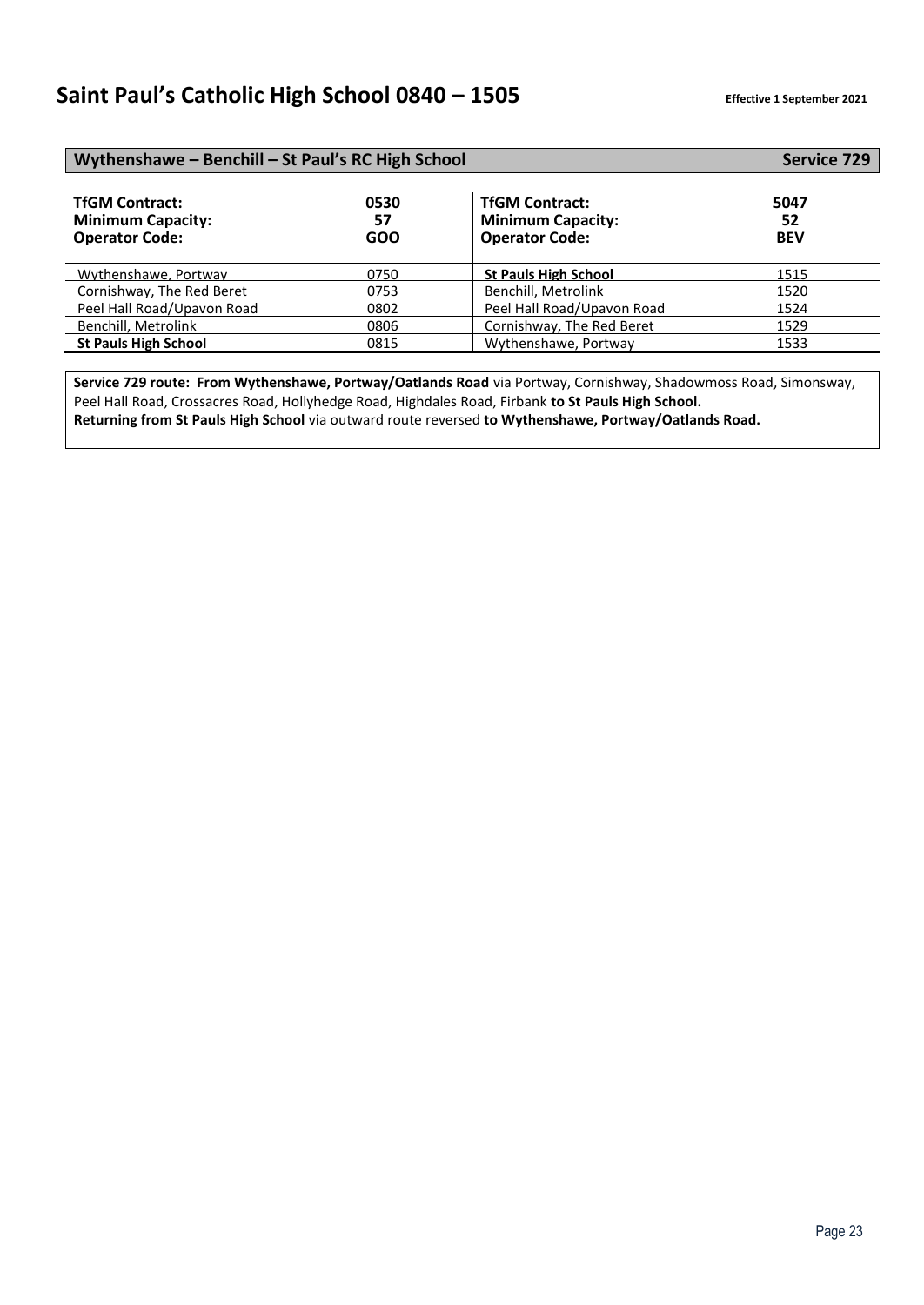### **St Peter's RC High School 0845 - 1505 Effective 8**

#### **Changes effective 8th May 2022**

Service 713: journeys will be operated Go North West

| Newton Heath - Clayton - Higher Openshaw - Gorton | Service 713 |                          |      |
|---------------------------------------------------|-------------|--------------------------|------|
| <b>TfGM Contract:</b>                             | 0314        | <b>TfGM Contract:</b>    | 0314 |
| <b>Minimum Capacity:</b>                          | 74          | <b>Minimum Capacity:</b> | 74   |

| <b>Operator Code:</b>         | <b>GNW</b> | <b>Operator Code:</b>         | <b>GNW</b> |
|-------------------------------|------------|-------------------------------|------------|
| Newton Heath, Lidl            | 0730       | <b>St Peter's High School</b> | 1515       |
| Daisy Bank                    | 0738       | Gorton, Tesco                 | 1520       |
| Clayton, North Road/Edge Lane | 0748       | Higher Openshaw, Fairfield St | 1527       |
| Edge Lane Tram Stop           | 0757       | Edge Lane Tram Stop           | 1531       |
| Higher Openshaw, Fairfield St | 0807       | Clayton, North Road/Edge Lane | 1536       |
| Gorton, Tesco                 | 0815       | Daisy Bank                    | 1544       |
| <b>St Peter's High School</b> | 0825       | Newton Heath, Lidl            | 1554       |
|                               |            |                               |            |

**Route: From Newton Heath, Lidl** via Old Church Street, Culcheth Lane, Briscoe Lane, Scotland Hall Road, Amos Avenue, Culcheth Lane, Terence Street, Droylsden Road, Graver Lane, Berry Brow, Edge Lane, Chatsworth Road, North Road, Canberra Street, Eastern by-pass, Schofield Street, Ashton New Road, Manchester Road, Manor Road, Cooper Street, Manchester Road, Edge Lane, Fairfield Road, Ashton Old Road, Capital Road, Abbey Hey Lane, Jetson Street, Abbey Hey Lane, High Bank, Cross Lane, Garratt Way, Whitwell Way, Hyde Road, Mount Road, Stanley Grove, Pink Bank Lane **to St Peter's High School. Returning from St Peter's High School** via Pink Bank Lane, Kirkmanshulme Lane, Mount Road, Hyde Road, Thornbury Way, Garratt Way, Cross Lane, High Bank, Abbey Hey Lane, Jetson Street, Abbey Hey Lane, Capital Road, Ashton Old Road, Fairfield Road, Edge Lane, Ashton New Road and outward route reversed **to Newton Heath, Lidl.**

| <b>Beswick - Clayton - Openshaw</b>                                        |                          |                                                                            | Service 710              |
|----------------------------------------------------------------------------|--------------------------|----------------------------------------------------------------------------|--------------------------|
| <b>TfGM Contract:</b><br><b>Minimum Capacity:</b><br><b>Operator Code:</b> | 0075<br>88<br><b>GNW</b> | <b>TfGM Contract:</b><br><b>Minimum Capacity:</b><br><b>Operator Code:</b> | 0075<br>88<br><b>GNW</b> |
| Beswick. One Stop                                                          | 0806                     | <b>St Peter's High School</b>                                              | 1515                     |
| Clayton, Ravensbury School                                                 | 0811                     | Beswick, One Stop                                                          | 1522                     |
| Clayton Hall Tram Stop                                                     | 0816                     | Clayton, Ravensbury School                                                 | 1526                     |
| Openshaw, Greenside Street                                                 | 0819                     | Clayton Hall Tram Stop                                                     | 1529                     |
| St Peter's High School                                                     | 0830                     | Openshaw, Greenside Street                                                 | 1533                     |

**Route: From Beswick, Grey Mare Lane (One Stop)** via Grey Mare Lane, Ashton New Road, Bank Street, Tartan Street, Clayton Street, Clayton Lane, Greenside Street, Ashton Old Road, Pottery Lane, Kirkmanshulme Lane, Northmoor Road, Stanley Grove, Pink Bank Lane **to St Peter's High School. Returning from St Peter's High School** via Pink Bank Lane, Kirkmanshulme Lane, Pottery Lane, Alan Turing Way, Grey Mare Lane, Ashton New Road, Bank Street, Tartan Street, Clayton Street, Clayton Lane, Greenside Street **to Openshaw, Greenside Street/Ashton Old Road.**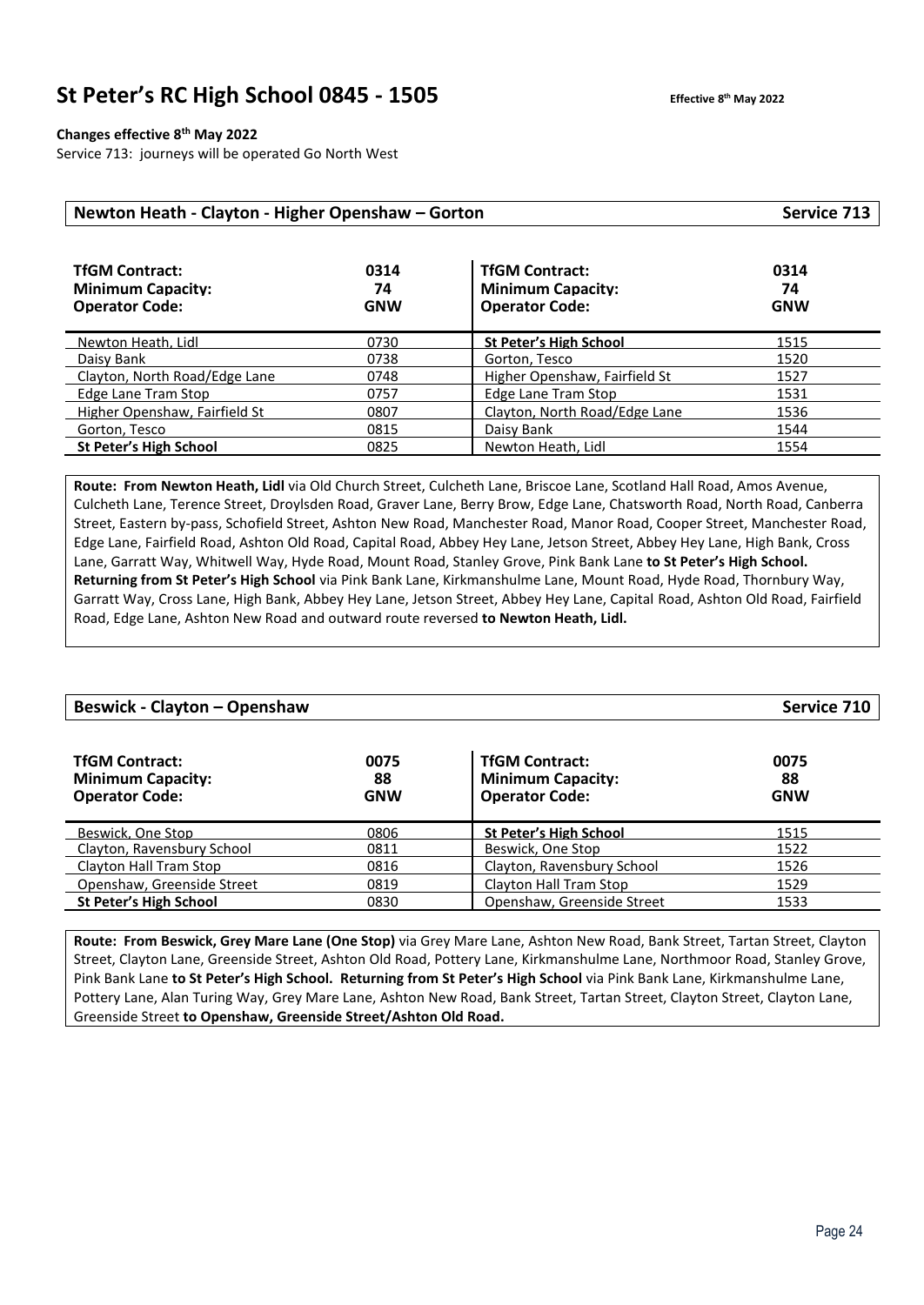### **St Peter's RC High School continued**

| Harpurhey - Monsall - Miles Platting - Ancoats - St Peter's RC High School | Service 702              |                                                                            |                          |
|----------------------------------------------------------------------------|--------------------------|----------------------------------------------------------------------------|--------------------------|
| <b>TfGM Contract:</b><br><b>Minimum Capacity:</b><br><b>Operator Code:</b> | 5077<br>52<br><b>GNW</b> | <b>TfGM Contract:</b><br><b>Minimum Capacity:</b><br><b>Operator Code:</b> | 5077<br>52<br><b>GNW</b> |
| Harpurhey, Asda                                                            | 0756                     | <b>St Peter's High School</b>                                              | 1515                     |
| Monsall, Queens Road                                                       | 0802                     | Beswick, Ashbury Meadow Sch.                                               | 1523                     |
| Miles Platting, Oldham Road                                                | 0805                     | Ancoats, Bradford Road                                                     | 1528                     |
| Ancoats, Bradford Road                                                     | 0808                     | Miles Platting, Oldham Road                                                | 1531                     |
| Beswick, Ashbury Meadow Sch.                                               | 0814                     | Monsall, Queens Road                                                       | 1533                     |
| <b>St Peter's High School</b>                                              | 0830                     | Harpurhey, Asda                                                            | 1542                     |

**Route: From Harpurhey, Asda** via Upper Conran Street, Fernclough Street, Lathbury Road, Monsall Street, Queens Road, Oldham Road, Varley Street, Bradford Road, Carruthers Street, Every Street, Gurney Street, Palmerston Street, Albert Street, Rylance Street, Ashton Old Road, Pottery Lane, Kirkmanshulme Lane, Northmoor Road, Stanley Grove, Pink Bank Lane **to St Peter's High School. Returning from St Peter's High School** via Pink Bank Lane, Kirkmanshulme Lane and outward route reversed to Oldham Road, Queens Road, Monsall Street, Lathbury Road, Fernclough Street, Upper Conran Street **to Harpurhey, Asda.**

### **Moss Side – Beswick Service 739**

| <b>TfGM Contract:</b><br><b>Minimum Capacity:</b><br><b>Operator Code:</b> | 5057<br>52<br><b>BEV</b> | <b>TfGM Contract:</b><br><b>Minimum Capacity:</b><br><b>Operator Code:</b> | 5057<br>52<br><b>BEV</b> |
|----------------------------------------------------------------------------|--------------------------|----------------------------------------------------------------------------|--------------------------|
| Moss Side, Princess Road                                                   | 0756                     | <b>St Peter's High School</b>                                              | 1515                     |
| Beswick, Ashbury Meadow Sch.                                               | 0814                     | Beswick, Ashbury Meadow Sch.                                               | 1523                     |
| St Peter's High School                                                     | 0830                     | Moss Side, Moss Lane East                                                  | 1542                     |

**Route: From Moss Side, Princess Road/Platt Lane** via Princess Road, Mancunian Way, Pin Mill Brow, Ancoats Street, Every Street, Gurney Street, Palmerston Street, Albert Street, Rylance Street, Ashton Old Road, Pottery Lane, Kirkmanshulme Lane, Northmoor Road, Stanley Grove, Pink Bank Lane **to St Peter's High School. Returning from St Peter's High School** via Pink Bank Lane, Kirkmanshulme Lane and outward route reversed**.**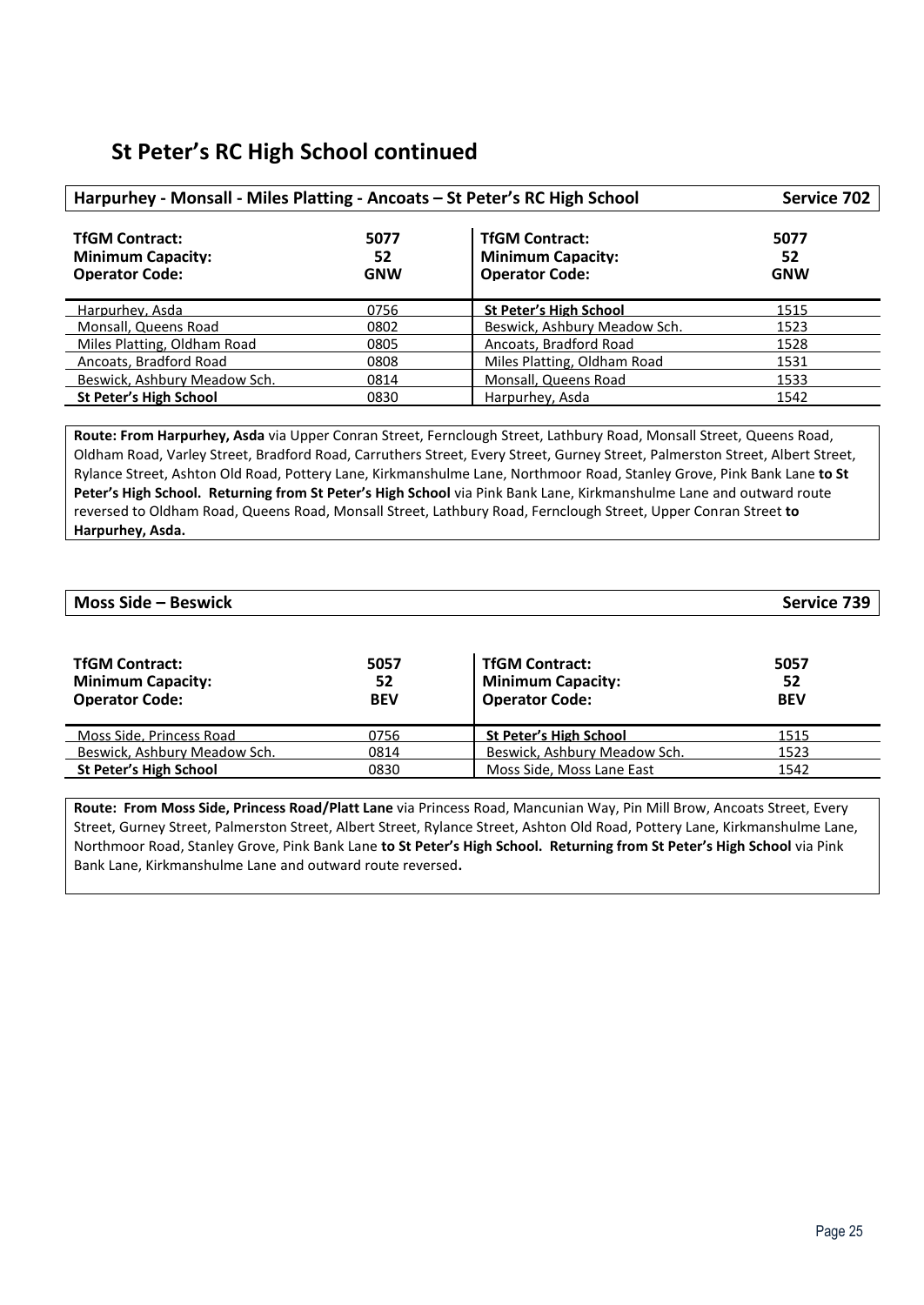### **Trinity Church of England High School 0825 - 1525 Effective 14 October <sup>2021</sup>**

| New Moston - Moston - Newton Heath - Trinity High School                   |                          |                                                                            | <b>Service 724</b>       |
|----------------------------------------------------------------------------|--------------------------|----------------------------------------------------------------------------|--------------------------|
| <b>TfGM Contract:</b><br><b>Minimum Capacity:</b><br><b>Operator Code:</b> | 5084<br>52<br><b>BEV</b> | <b>TfGM Contract:</b><br><b>Minimum Capacity:</b><br><b>Operator Code:</b> | 5084<br>52<br><b>BEV</b> |
| <b>Moston. Gardeners Arms</b>                                              | 0705                     | <b>Trinity High School</b>                                                 | 1525                     |
| St Matthews High                                                           | 0711                     | Bradford Inn                                                               | 1537                     |
| Moston, Ben Brierley                                                       | 0715                     | Newton Heath, Lidl                                                         | 1546                     |
| Newton Heath, Lidl                                                         | 0723                     | Moston, Ben Brierley                                                       | 1554                     |
| Bradford Inn                                                               | 0732                     | St Matthews High                                                           | 1559                     |
| <b>Trinity High School</b>                                                 | 0750                     | Moston, Gardeners Arms                                                     | 1606                     |

**Route: From Moston, Gardeners Arms** via Hollinwood Avenue, Moston Lane East, Broadway, Nuthurst Road, Moston Lane, Kenyon Lane, Joyce Lane, St Mary's Road, Dean Lane, Old Church Street, Briscoe Lane, Hulme Hall Lane, Bradford Road, Carruthers Street, Every Street, Great Ancoats Street, Fairfield Street, Mancunian Way, Cambridge Street, Higher Cambridge Street, Booth Street West, Boundary Lane, Burlington Street, Higher Cambridge Street **to Trinity C of E High School. Returning from Trinity C of E High School** via Higher Cambridge Street, Mancunian Way and outward route reversed **to Moston, Gardeners Arms.** 

| Ryder Brow - Gorton - Abbey Hey - Openshaw - Trinity High School           |                         |                                                                            | <b>Service 725</b>      |
|----------------------------------------------------------------------------|-------------------------|----------------------------------------------------------------------------|-------------------------|
| <b>TfGM Contract:</b><br><b>Minimum Capacity:</b><br><b>Operator Code:</b> | 0438<br>90<br><b>SM</b> | <b>TfGM Contract:</b><br><b>Minimum Capacity:</b><br><b>Operator Code:</b> | 0438<br>90<br><b>SM</b> |
| Ryder Brow, Melland Road                                                   | 0717                    | <b>Trinity High School</b>                                                 | 1525                    |
| Gorton, Tesco                                                              | 0725                    | Openshaw, Morrison                                                         | 1541                    |
| Abbey Hey, Jetson Street                                                   | 0732                    | Abbey Hey, Jetson Street                                                   | 1546                    |
| Openshaw, Lidl                                                             | 0737                    | Gorton, Tesco                                                              | 1551                    |
| <b>Trinity High School</b>                                                 | 0802                    | <b>Ryder Brow</b>                                                          | 1559                    |

**Service 725 route: From Ryder Brow, Melland Road/Mount Road** via Melland Road, Hemsworth Road, Levenshulme Road, Brookhurst Road, Knutsford Road, Whitwell Way, Garratt Way, Cross Lane, High Bank, Abbey Hey Lane, Jetson Street, Abbey Hey Lane, Ashton Old Road, Fairfield Street, Mancunian Way, Cambridge Street, Higher Cambridge Street, Booth Street West, Boundary Lane, Burlington Street, Higher Cambridge Street **to Trinity C of E High School. Returning from Trinity C of E High School** via Higher Cambridge Street, Mancunian Way and outward route reversed **to Ryder Brow, Melland Road/Mount Road.**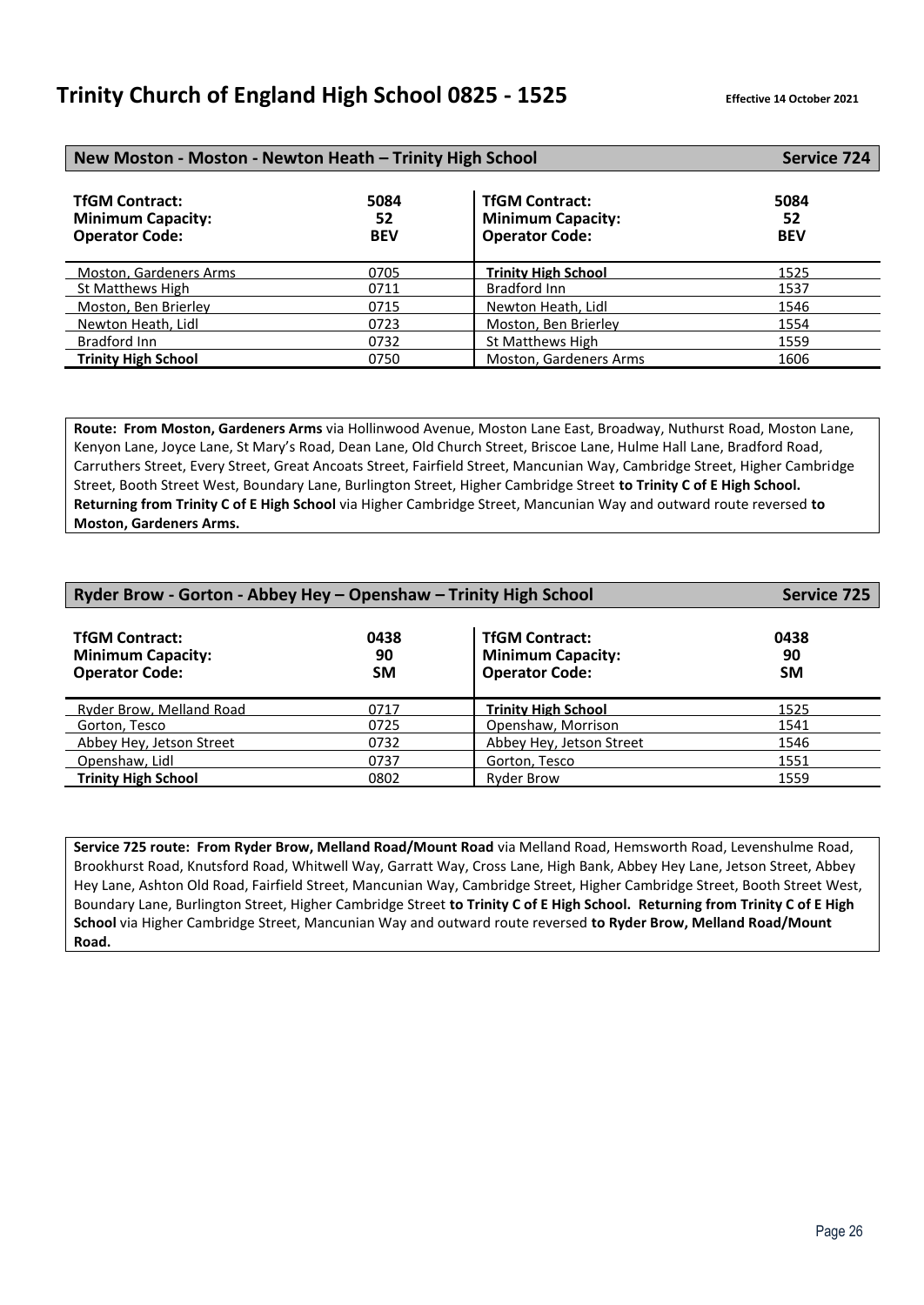# **Whalley Range 11-18 High School 0830-1500 William Hulme's Grammar School 0830-1500**

### **Changes effective 8th May 2022**

Service 733: journeys will be operated Go North West

| Cheetham Hill - Miles Platting - Ardwick - Longsight - Whalley Range High School |                          |                                                                            | <b>Service 733</b>       |
|----------------------------------------------------------------------------------|--------------------------|----------------------------------------------------------------------------|--------------------------|
| <b>TfGM Contract:</b><br><b>Minimum Capacity:</b><br><b>Operator Code:</b>       | 0349<br>70<br><b>GNW</b> | <b>TfGM Contract:</b><br><b>Minimum Capacity:</b><br><b>Operator Code:</b> | 0349<br>70<br><b>GNW</b> |
| Cheetham Hill, Shopping Centre                                                   | 0713                     | <b>Whalley Range School</b>                                                | 1510                     |
| Cheetham Hill Road/Smedley La                                                    | 0717                     | Hartley Hall (for William Hulme)                                           | 1512                     |
| Queens Rd/Rochdale Rd                                                            | 0722                     | Longsight, Market                                                          | 1532                     |
| Alan Turing Way/Ashton New Rd                                                    | 0733                     | Ardwick, shops                                                             | 1538                     |
| Ardwick, shops                                                                   | 0742                     | Alan Turing Way/Ashton New Rd                                              | 1551                     |
| Longsight, Market                                                                | 0752                     | Collyhurst, Topley Street                                                  | 1559                     |
| <b>Whalley Range School</b>                                                      | 0810                     | Cheetham Hill Road/Smedley La                                              | 1604                     |
| <b>William Hulme Grammar</b>                                                     | 0812                     | Cheetham Hill, Shopping Centre                                             | 1611                     |

**Service 733 route: From Cheetham Hill, Shopping Centre** via Cheetham Hill Road, Queens Road, Hulme Hall Lane, Alan Turing Way, Pottery Lane, Wenlock Way, Clowes Street, Hyde Road, Devonshire Street, Stockport Road, Dickenson Road, Wilmslow Road, Platt Lane, Lloyd Street South, Wilbraham Road **to Whalley Range High School** then Wilbraham Road and Spring Bridge Road **to William Hulme Grammar School. Returning from Whalley Range High School (also for William Hulme Grammar School)** via Wilbraham Road, Alexandra Road South, Claremont Road, Yew Tree Road, Platt Lane and outward route reversed to Queens Road, Scropton Street, Topley Street, Queens Road, Cheetham Hill Road **to Cheetham Hill, Shopping Centre.**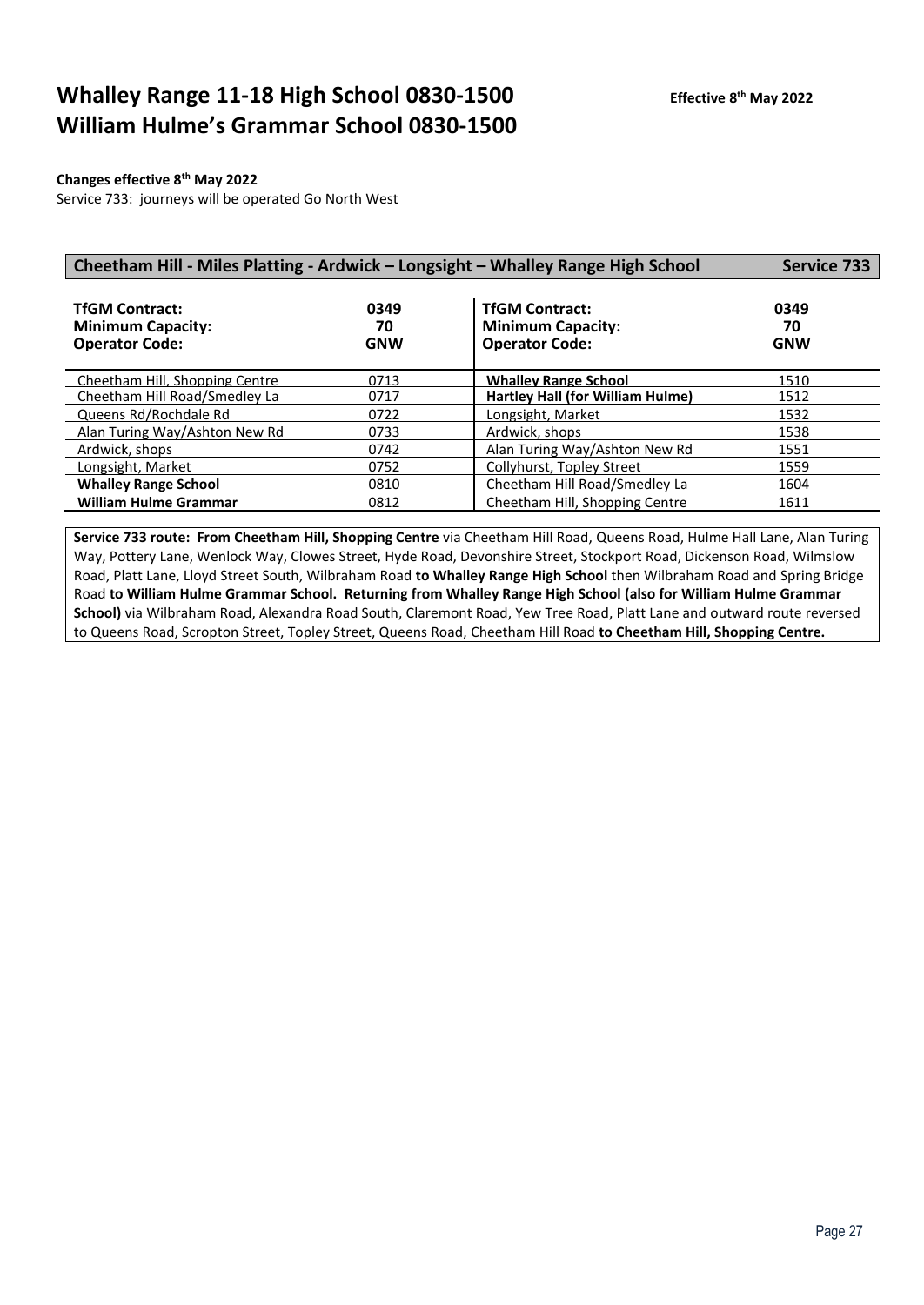| Monsall - Miles Platting - Clayton - Wright Robinson College               |                         |                                                                            | <b>Service 703</b>      |
|----------------------------------------------------------------------------|-------------------------|----------------------------------------------------------------------------|-------------------------|
| <b>TfGM Contract:</b><br><b>Minimum Capacity:</b><br><b>Operator Code:</b> | 0443<br>90<br><b>SM</b> | <b>TfGM Contract:</b><br><b>Minimum Capacity:</b><br><b>Operator Code:</b> | 0443<br>90<br><b>SM</b> |
| Monsall, Queens Road                                                       | 0733                    | <b>Wright Robinson College</b>                                             | 1525                    |
| Bradford Inn                                                               | 0738                    | Ashton Old Road (Lidl)                                                     | 1532                    |
| <b>Holt Town Tram Stop</b>                                                 | 0743                    | Openshaw, Greenside Street                                                 | 1535                    |
| Clayton, Ravensbury School                                                 | 0750                    | Clayton Hall Tram Stop                                                     | 1538                    |
| Clayton Hall Tram Stop                                                     | 0753                    | Clayton, Ravensbury School                                                 | 1541                    |
| Openshaw. Greenside Street                                                 | 0756                    | <b>Holt Town Tram Stop</b>                                                 | 1546                    |
| Ashton Old Road (Morrisons)                                                | 0800                    | Bradford Inn                                                               | 1551                    |
| <b>Wright Robinson College</b>                                             | 0810                    | Monsall, Queens Road                                                       | 1559                    |

**Service 703 route: From Monsall, Queens Road/Monsall Street** via Queens Road, Hulme Hall Lane, Bradford Road, Old Mill Street, Carruthers Street, Merrill Street, Ashton New Road, Bank Street, Tartan Street, Clayton Street, Clayton Lane, Greenside Street, Ashton Old Road, Capital Road, Abbey Hey Lane, Falmer Close **to Wright Robinson College. Returning from Wright Robinson College** via outward route reversed **to Monsall, Queens Road.**

| Harpurhey - Moston - Newton Heath - Clayton - Wright Robinson College      |                         |                                                                            | Service 704             |
|----------------------------------------------------------------------------|-------------------------|----------------------------------------------------------------------------|-------------------------|
| <b>TfGM Contract:</b><br><b>Minimum Capacity:</b><br><b>Operator Code:</b> | 0444<br>90<br><b>SM</b> | <b>TfGM Contract:</b><br><b>Minimum Capacity:</b><br><b>Operator Code:</b> | 0444<br>90<br><b>SM</b> |
| Harpurhey, KFC                                                             | 0722                    | <b>Wright Robinson College</b>                                             | 1525                    |
| Moston, Ben Brierley                                                       | 0726                    | Openshaw, Fairfield Road                                                   | 1532                    |
| Newton Heath, Old Church St                                                | 0733                    | Ashton New Road/Edge Lane                                                  | 1537                    |
| Clayton, North Rd/Edge La                                                  | 0745                    | Clayton, North Rd/Edge Lane                                                | 1543                    |
| Edge Lane Tram Stop                                                        | 0754                    | Newton Heath, Old Church St                                                | 1553                    |
| Openshaw, Fairfield Road                                                   | 0800                    | Moston, Ben Brierley                                                       | 1601                    |
| <b>Wright Robinson College</b>                                             | 0810                    | Harpurhey, KFC                                                             | 1606                    |

**Service 704 route: From Harpurhey, Moston Lane (KFC)** via Moston Lane, Kenyon Lane, Joyce Street, St Mary's Road, Dean Lane, Old Church Street, Culcheth Lane, Assheton Road, Berry Brow, Edge Lane, Chatsworth Road, North Road, Canberra Street, Eastern by-pass, Schofield Street, Ashton New Road, Manchester Road, Manor Road, Cooper Street, Manchester Road, Edge Lane, Fairfield Road, Ashton Old Road, Capital Road, Abbey Hey Lane, Falmer Close **to Wright Robinson College. Returning from Wright Robinson College** via Falmer Close, Abbey Hey Lane, Capital Road, Ashton Old Road, Fairfield Road, Edge Lane, Ashton New Road outward route reversed **to Moston, Moston Lane (KFC).**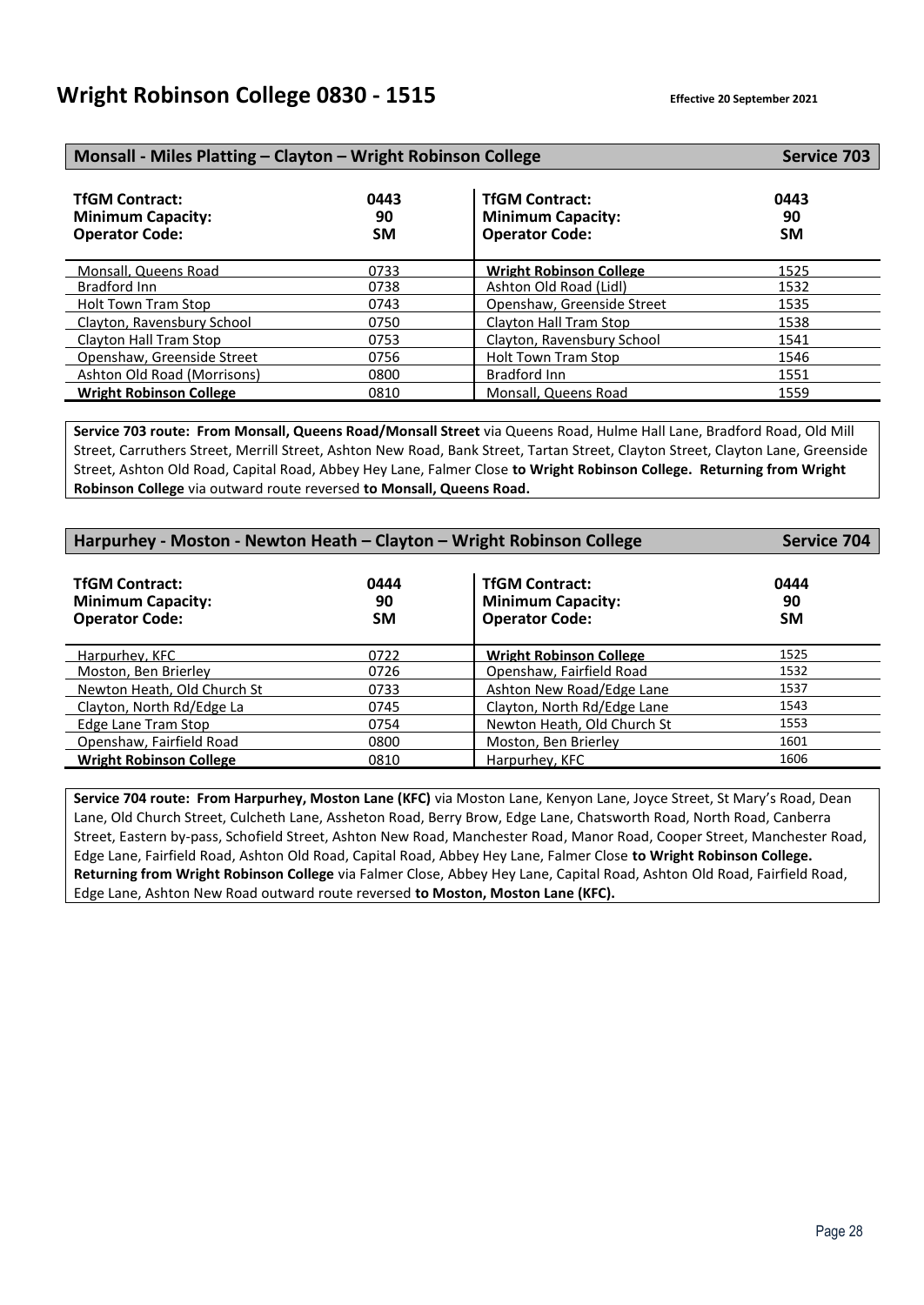| Haughton Green - Denton - Dane Bank - North Reddish - Wright Robinson College |           |                                                    | Service 705 |
|-------------------------------------------------------------------------------|-----------|----------------------------------------------------|-------------|
| <b>Commercial Service</b><br><b>Operator Code:</b>                            | <b>SM</b> | <b>Commercial Service</b><br><b>Operator Code:</b> | <b>SM</b>   |
| Haughton Green, Green Road                                                    | 0725      | <b>Wright Robinson College</b>                     | 1525        |
| Denton, Crown Point                                                           | 0740      | Reddish Bridge                                     | 1540        |
| Dane Bank, Community Centre                                                   | 0745      | Reddish, Bulls Head                                | 1542        |
| Dane Bank, Shops                                                              | 0750      | Dane Bank, Dane Road                               | 1546        |
| North Reddish, Bulls Head                                                     | 0753      | Dane Bank, Community Centre                        | 1550        |
| Reddish Bridge                                                                | 0800      | Denton, Crown Point                                | 1558        |
| <b>Wright Robinson College</b>                                                | 0815      | Hyde, Mill Lane/Read Street                        | 1618        |

**Service 705 route: From Haughton Green, Haughton Green Road/Manor Road, Crown Point** via Haughton Green Road, Mill Lane, Manchester Road, Hyde Road, Manchester Road, Manchester Road South, Manchester Road, Hulme Road, Windsor Road, Windmill Lane, Thornley Lane South, Wilton Street, Thornley Road North, South View, Gorton Road, Reddish Lane, Hyde Road, Whitwell Way, Garratt Way, Cross Lane, High Bank, Abbey Hey Lane, Falmer Close **to Wright Robinson College. Returning from Wright Robinson College** via outward route reversed to Hulme Road, Manchester Road, Manchester Road North, Seymour Street, Manchester Road, Stockport Road, Two Trees Lane, Mill Lane **to Hyde, Mill Lane/Read Street.**

| Levenshulme - Ryder Brow - Wright Robinson College                                                   |                                 |                                                                                                      | <b>Services 172/706</b>        |
|------------------------------------------------------------------------------------------------------|---------------------------------|------------------------------------------------------------------------------------------------------|--------------------------------|
| <b>TfGM Contract:</b><br><b>Minimum Capacity:</b><br><b>Service Number:</b><br><b>Operator Code:</b> | 1000<br>75<br>172<br><b>DIA</b> | <b>TfGM Contract:</b><br><b>Minimum Capacity:</b><br><b>Service Number:</b><br><b>Operator Code:</b> | 0439<br>90<br>706<br><b>SM</b> |
| Levenshulme. Station                                                                                 | 0731                            | <b>Wright Robinson College</b>                                                                       | 1525                           |
| <b>Ryder Brow, Station</b>                                                                           | 0749                            | Ryder Brow, Station                                                                                  | 1539                           |
| <b>Wright Robinson College</b>                                                                       | 0803                            | Levenshulme, Station                                                                                 | 1556                           |

**Service 172: From Levenshulme, Station** via Albert Road, Stockport Road, Cromwell Grove, Barlow Road, Mount Road, Melland Road, Wembley Road, Holmcroft Road, Wayland Road South, Hemsworth Road, Levenshulme Road, Brookhurst Road, Knutsford Road, Whitwell Way, Garratt Way, Cross Lane, High Bank, Abbey Hey Lane, Falmer Close **to Wright Robinson College.** 

**Service 706: From Wright Robinson College** via Falmer Close, Abbey Hey Lane, High Bank, Cross Lane, Garratt Way, Whitwell Way, Knutsford Road, Glencastle Road, Levenshulme Road, Hemsworth Road, Wayland Road South, Holmcroft Road, Wembley Road, Hemsworth Road, Melland Road, Mount Road, Barlow Road, Cromwell Grove, Stockport Road, Albert Road **to Levenshulme, Station.**